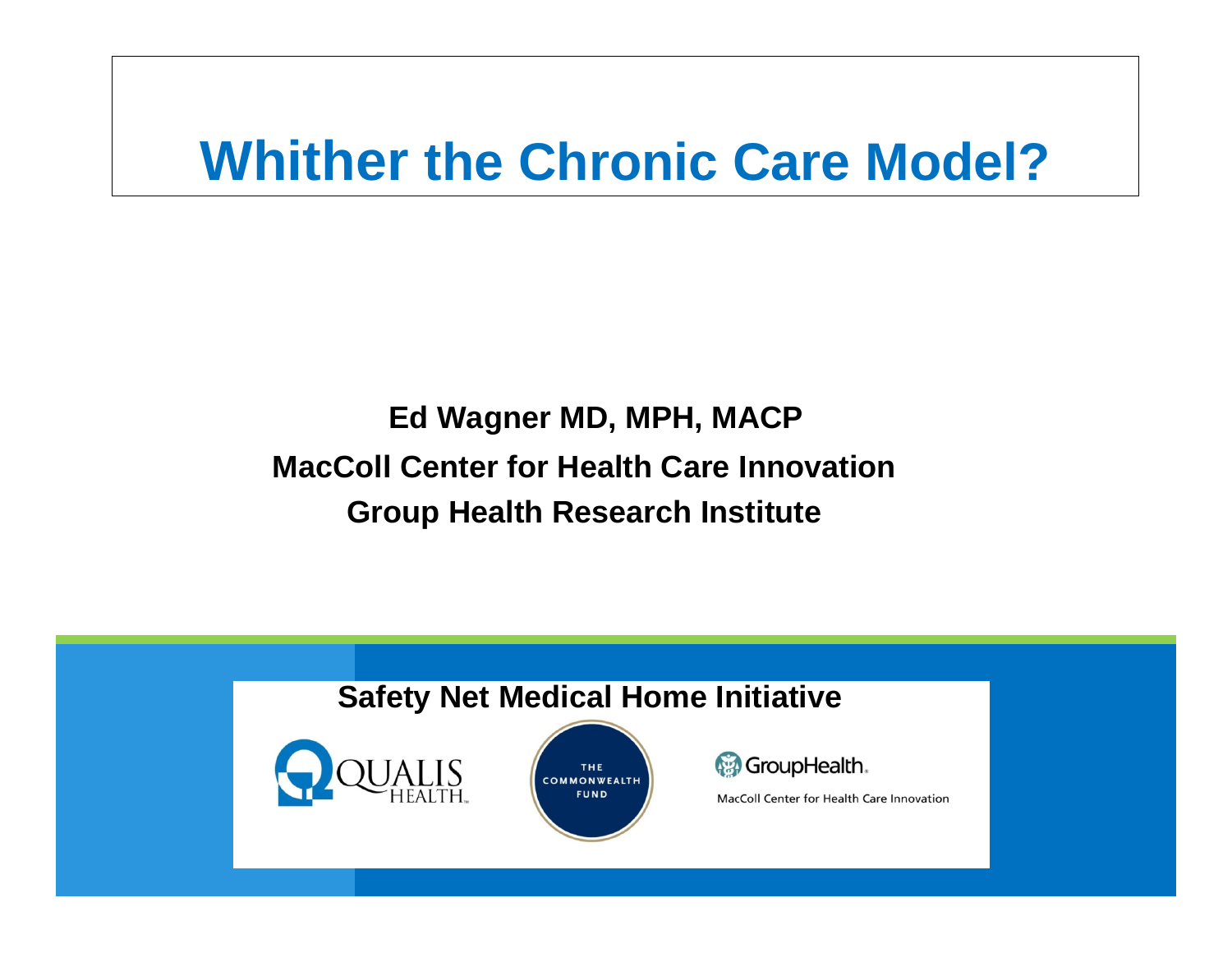#### **What do Patients Need to Optimize Outcomes?**

- **Drug or other treatment that gets them safely to their therapeutic goals**
- **Effective self-management support**
- **Preventive interventions at recommended time (planned interactions)**
- **Evidence-based monitoring and self-monitoring**
- **Follow-up tailored to severity (proactive follow-up)**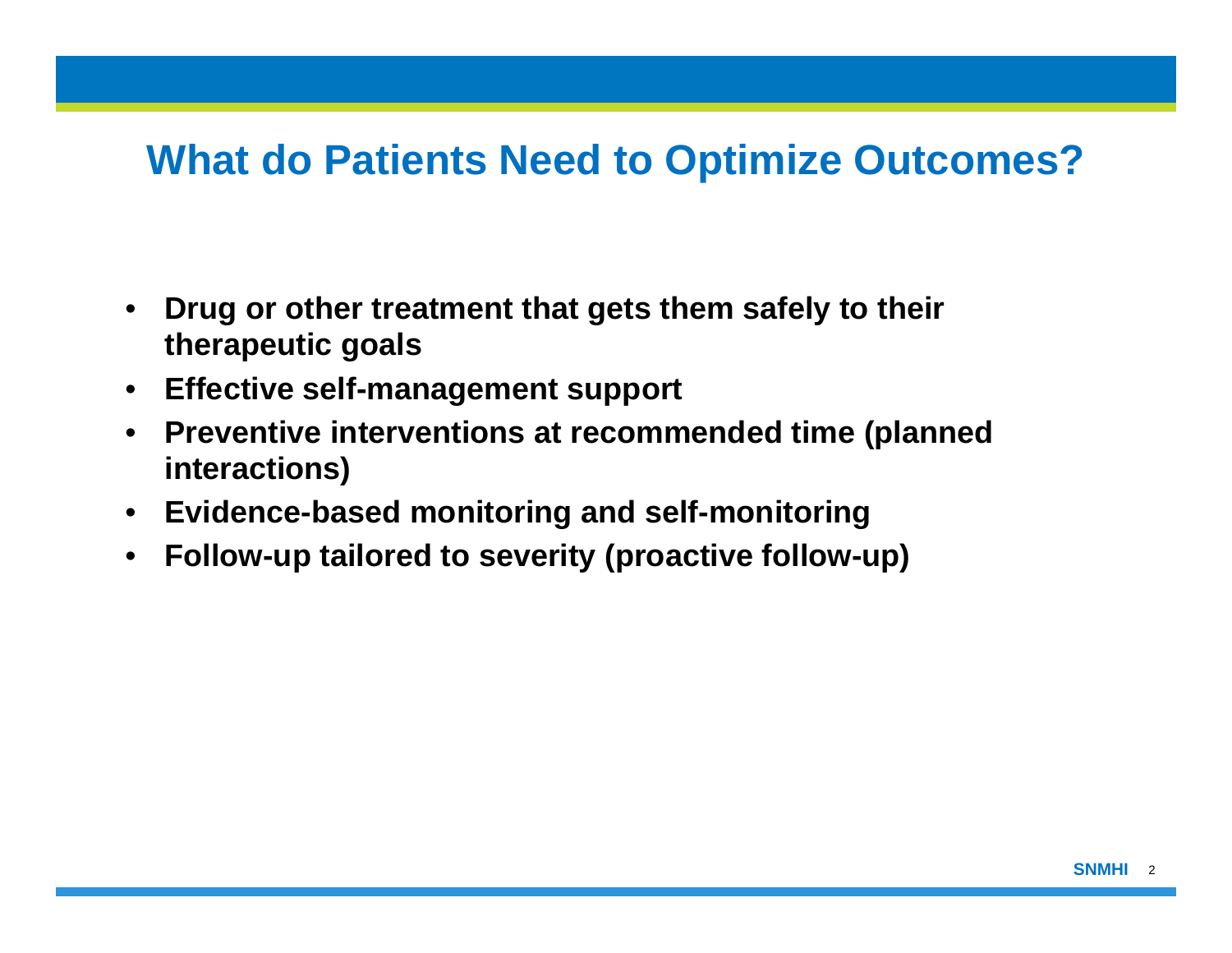#### **Findings from a Meta-analysis of Studies of Interventions to Improve Diabetes Care**



**Shojania, K. G. et al. JAMA 2006;296:427-440.**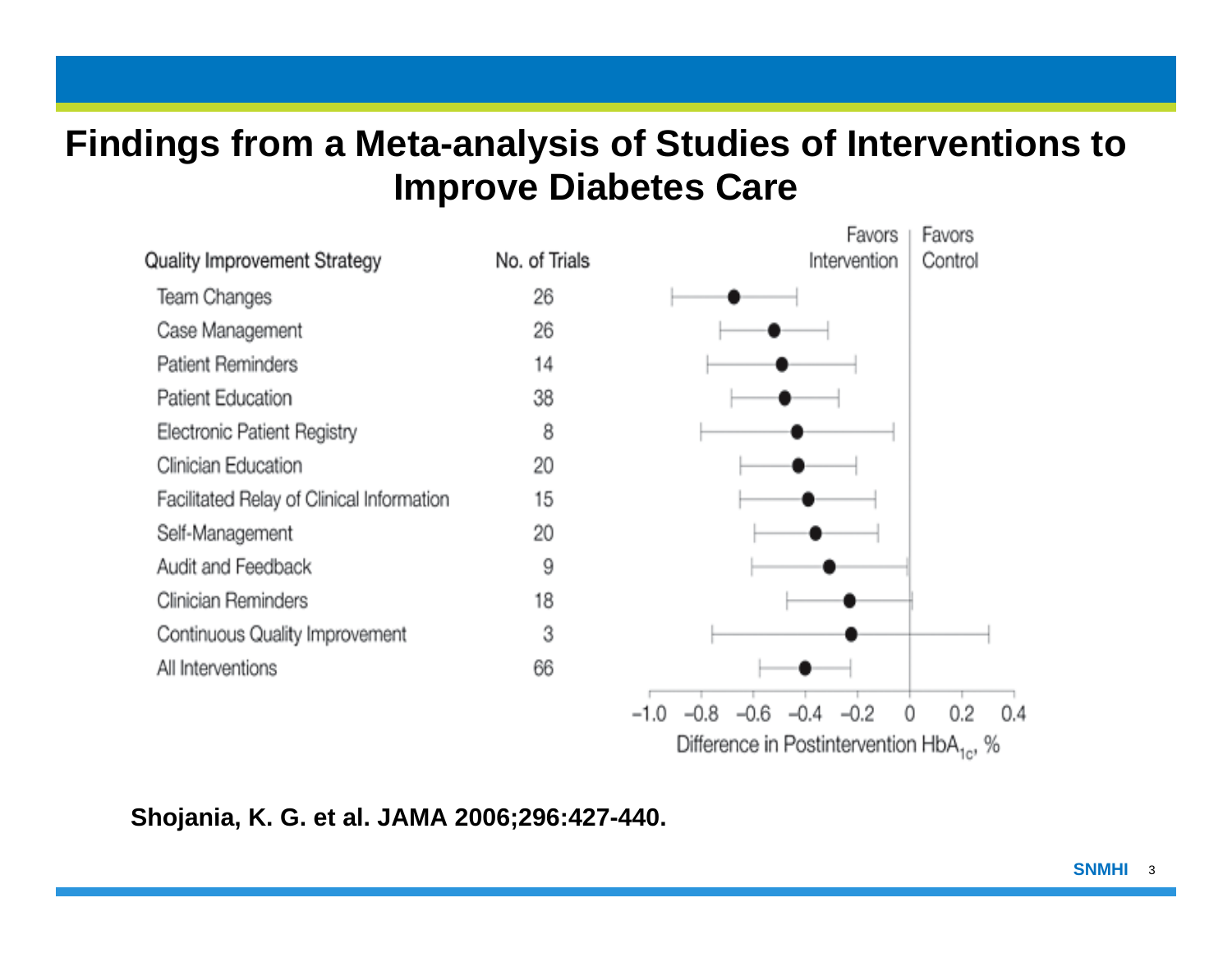### **Toward a planned care oriented system**

**Reviews of interventions in multiple conditions show that practice changes are similar across conditions Integrated changes with components directed at:**

- $\bullet$ **Greater use of non-physician team members,**
- **planned encounters and follow-up,**
- 0 **modern self-management support,**
- $\bullet$ **care management for high risk patients**
- $\bullet$  **Population or panel management using registry functionality**

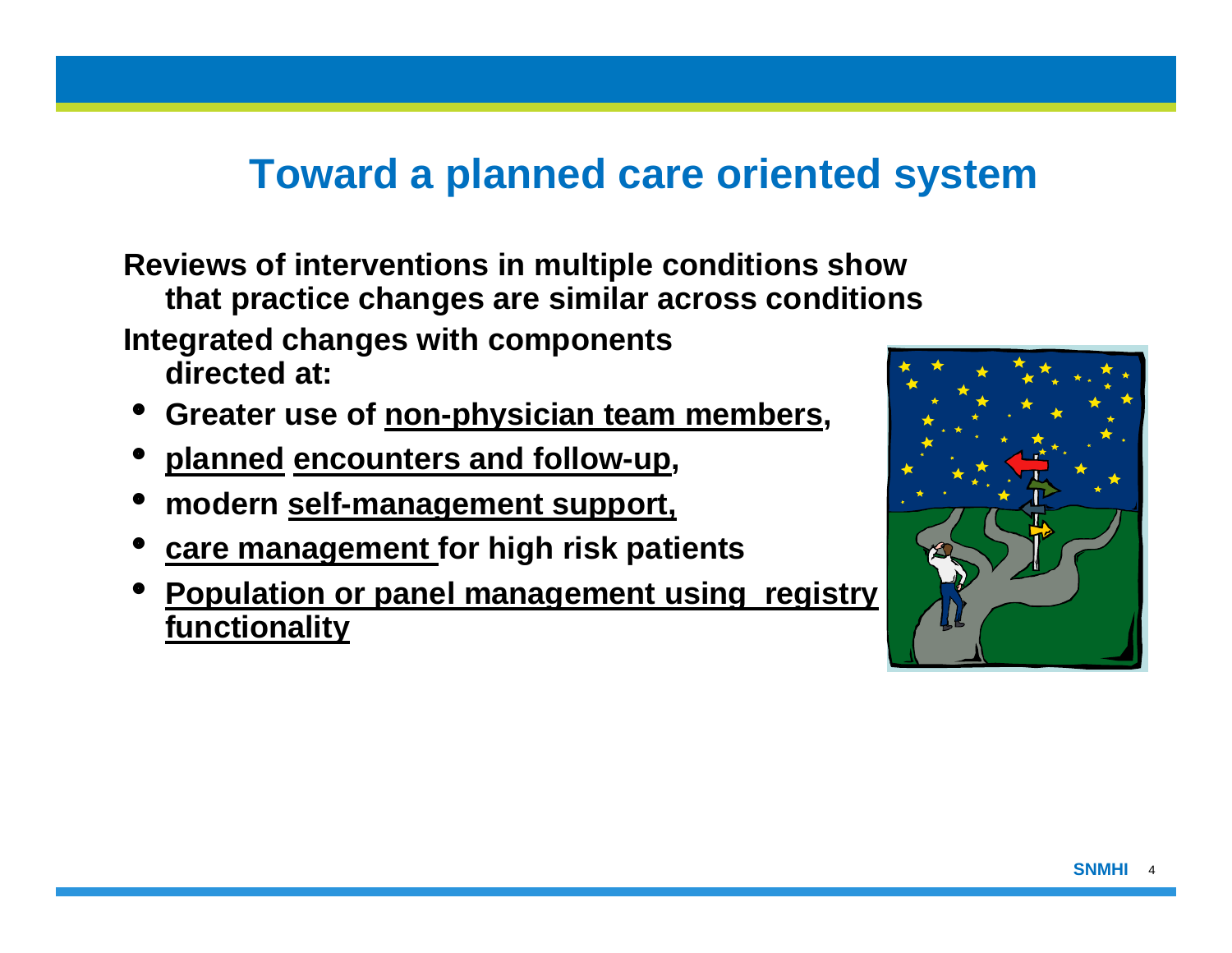### **Chronic (Planned) Care Model**

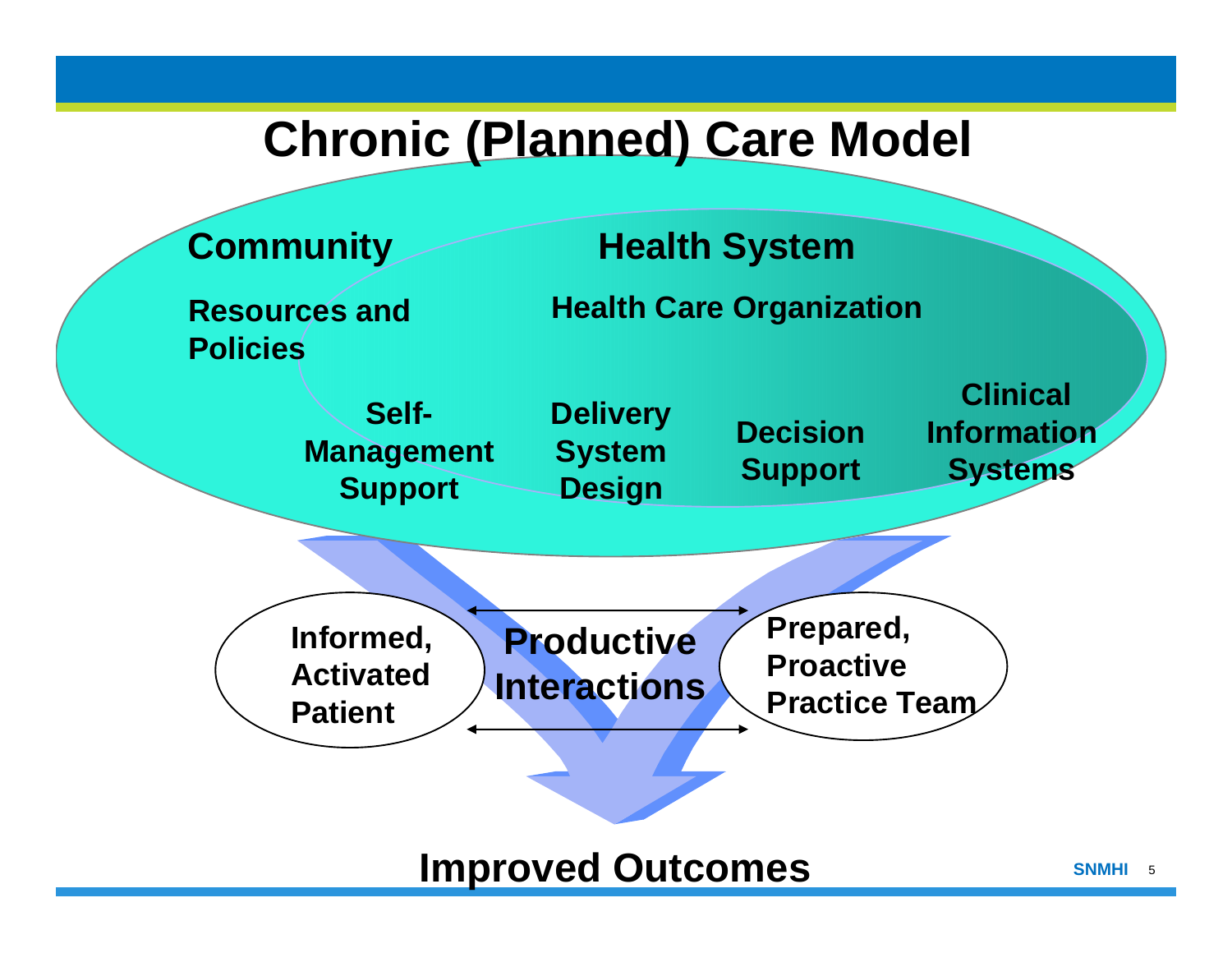# **What distinguishes good care from usual care?**



#### **An organized sequence of planned electronic or face-to-face interactions that ensure that patients' needs are met.**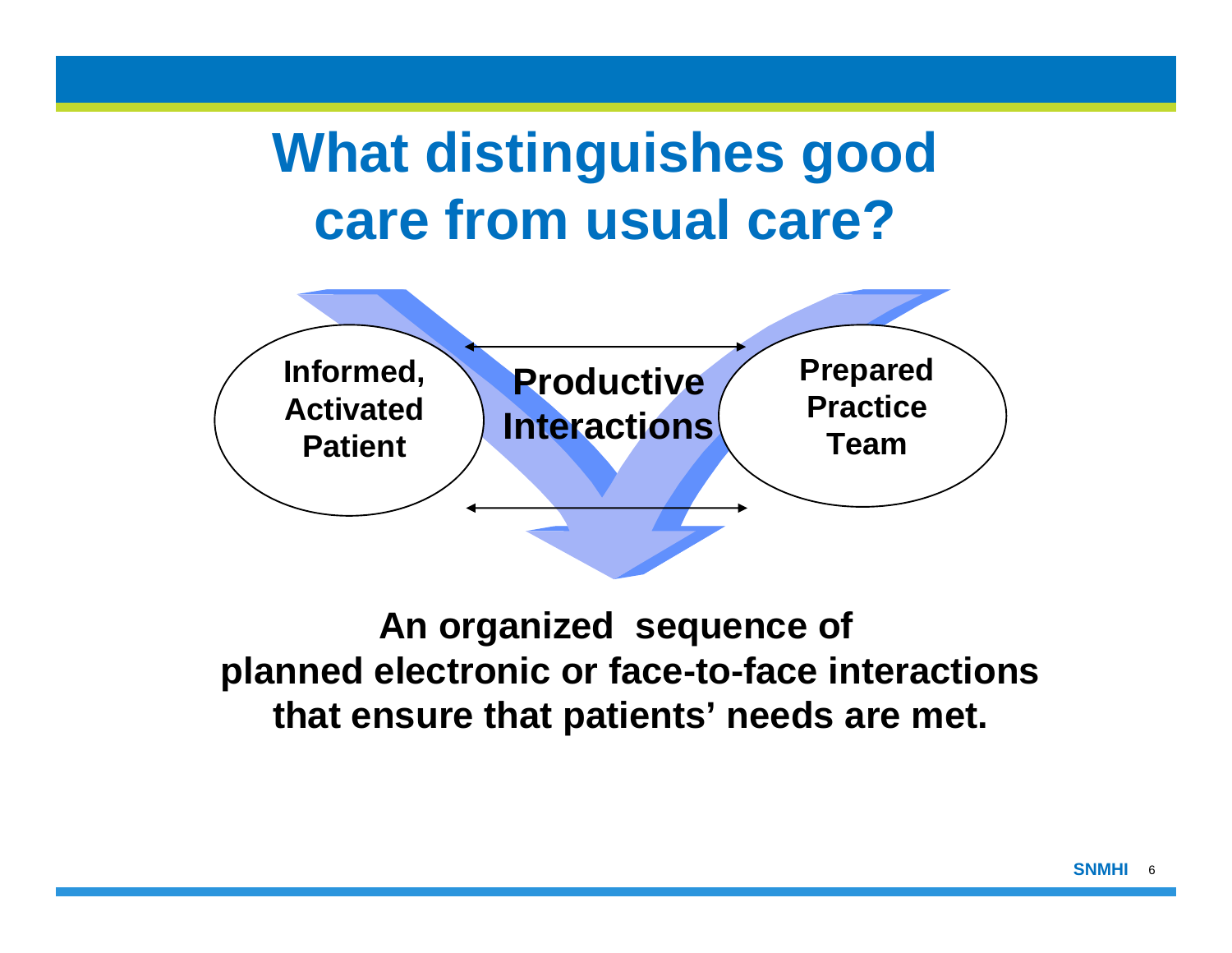## **What characterizes an "informed, activated patient"?**



**They have goals and a plan to improve their health, and the motivation, information, skills, and confidence necessary to manage their illness well.**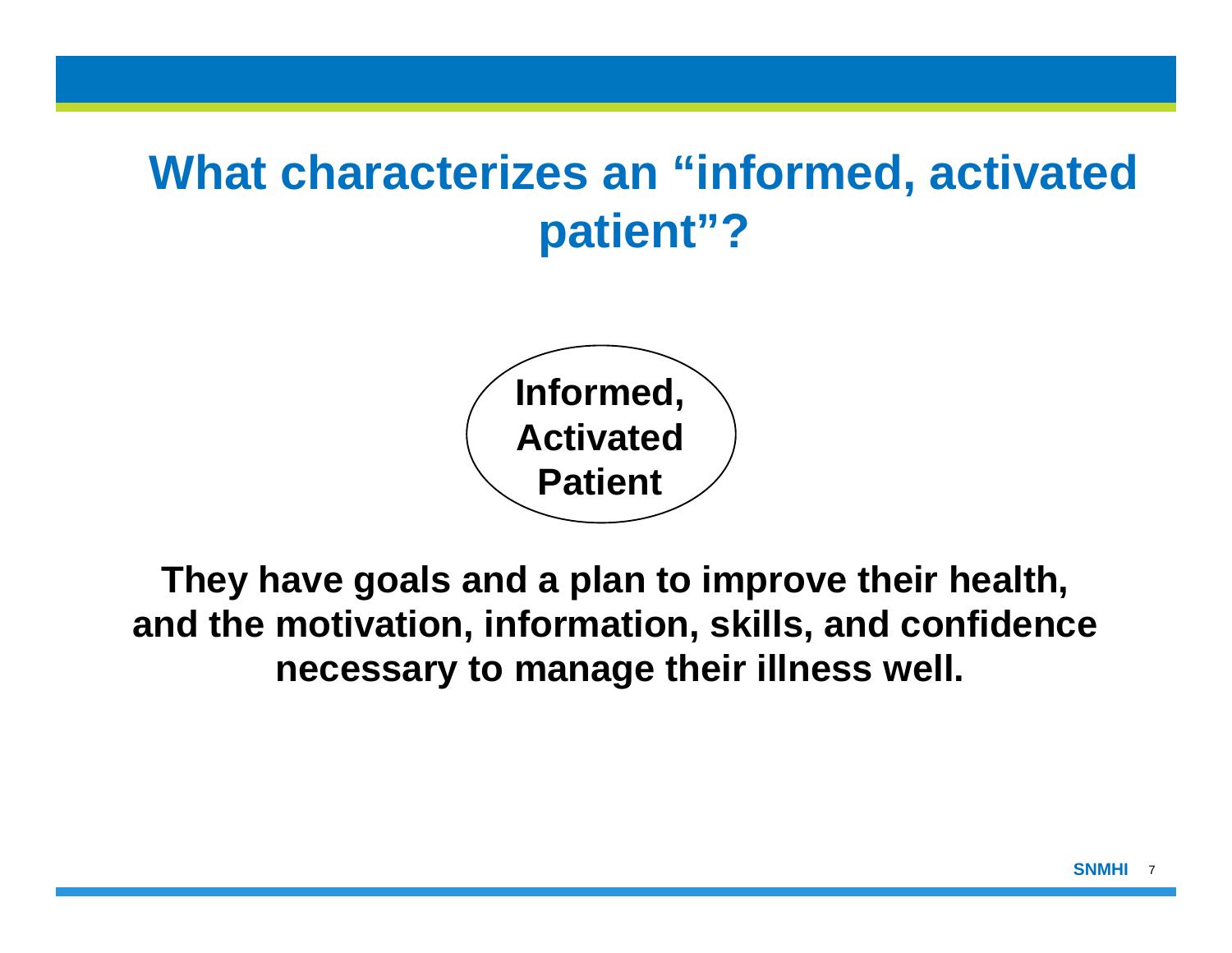## **What have successful practices done to implement self-management support?**

**Goal** 

**To help patients take a more active role and be more competent managers of their health and healthcare.** 

- **Forge linkages with selfmanagement programs in community**
- **Organized and trained team members to provide basic selfmanagement support**
- **Made self-management support a part of every interaction**

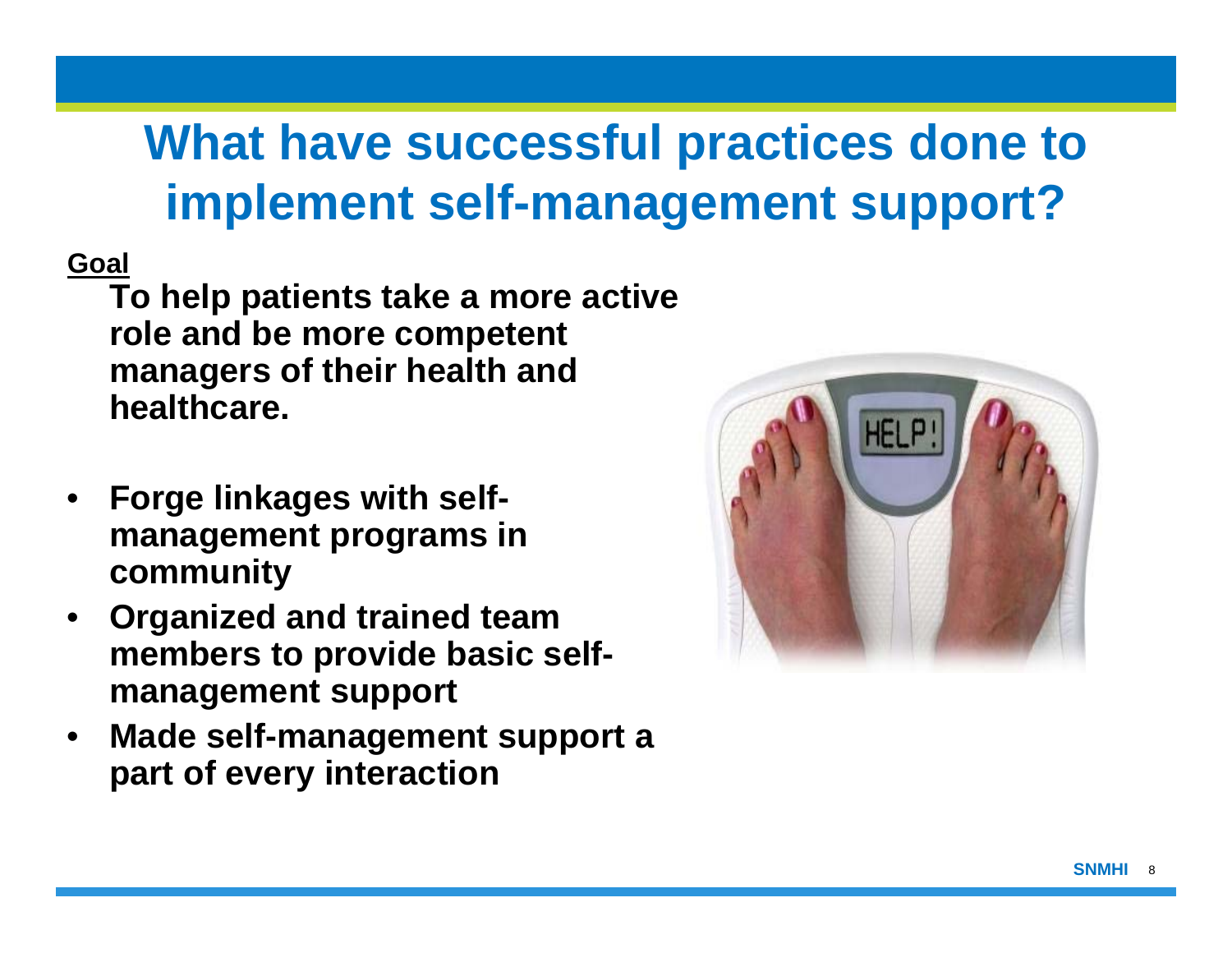### Community Resources and Policies

#### **Goal**

**To help patients access effective and useful services and resources in the surrounding community.**

**Examples: self-management programs, safe physical activity, peer support, financial support**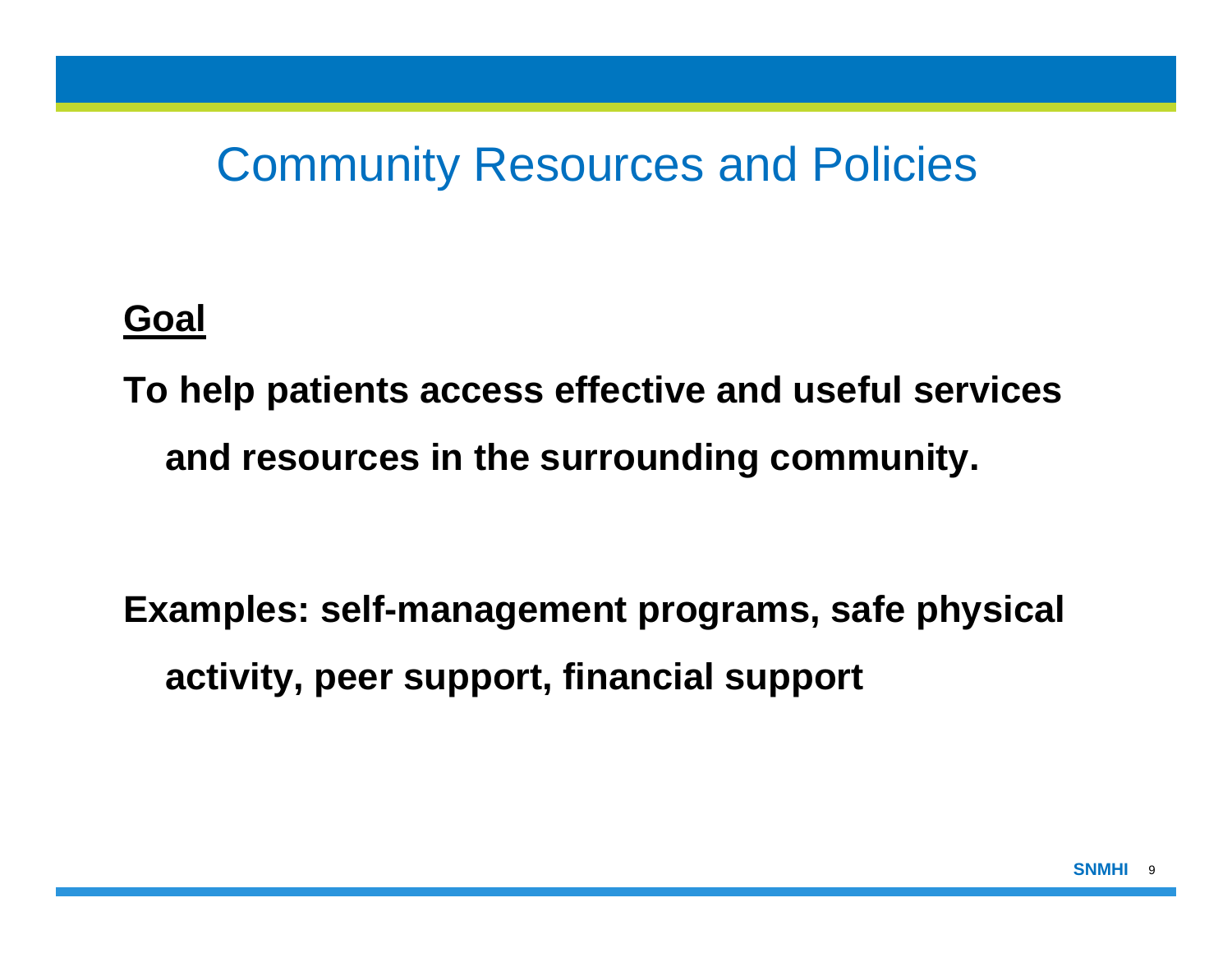## **What characterizes a "prepared" practice team?**



**Practice team and interactions with patients organized to help patients reach clinical targets and self-management goals.** 

**.**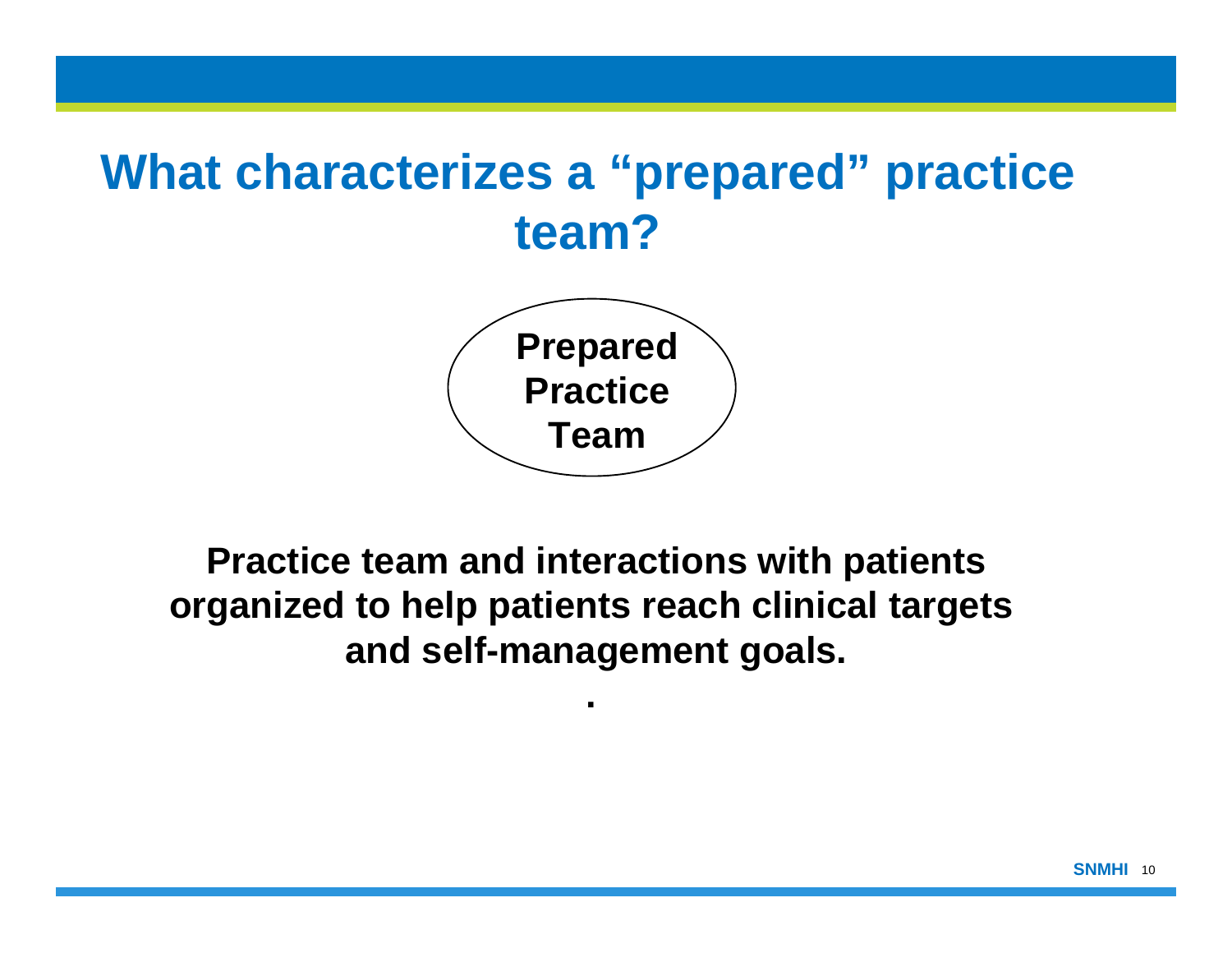### Delivery System Design

### **Goal**

**To organize the practice team and other systems to assure that all patients receive planned evidencebased care and follow-up tailored to severity.**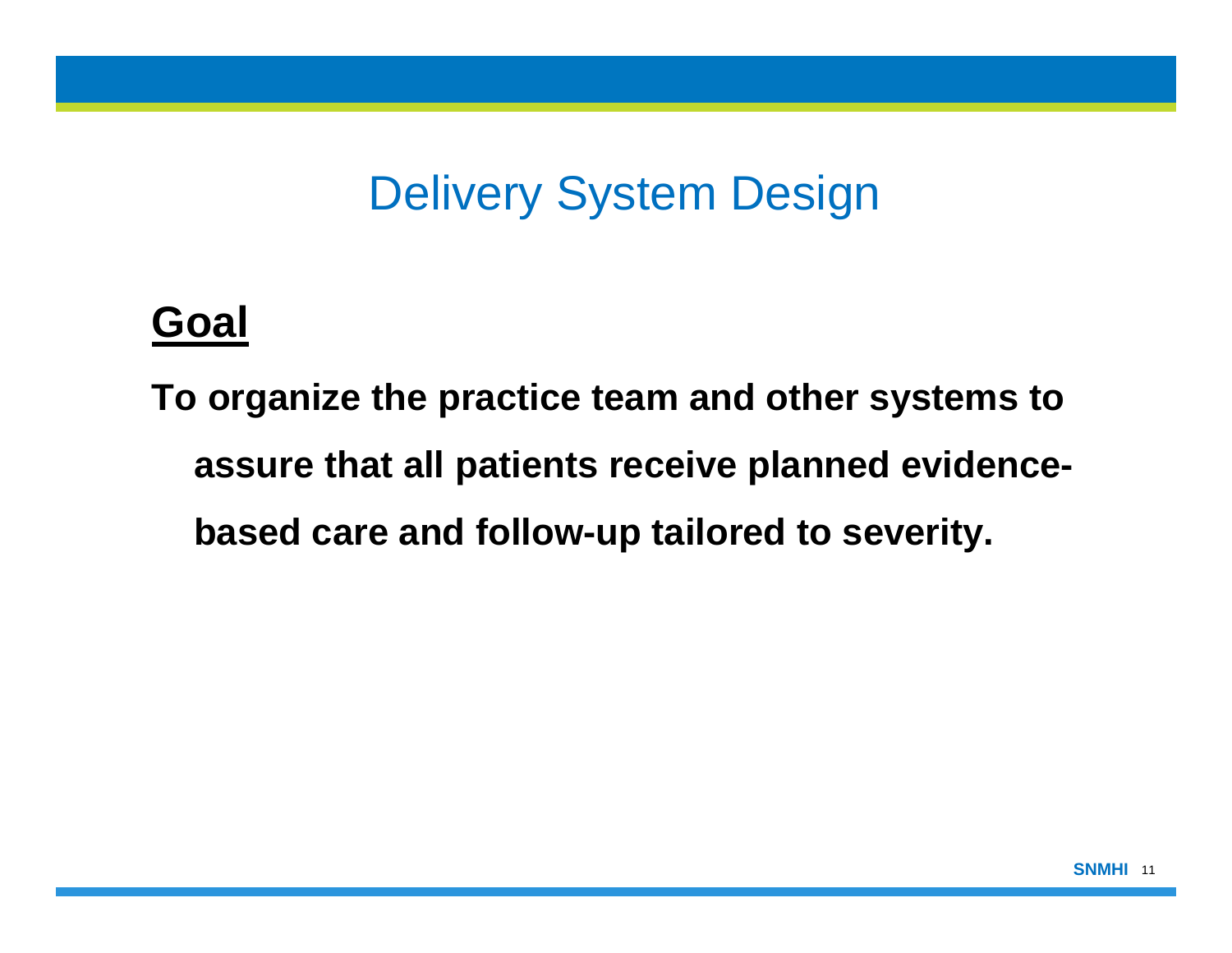# Decision Support

### **Goal**

**To integrate evidence-based guidelines into the flow of decision-making through reminder, order entry, or other systems.**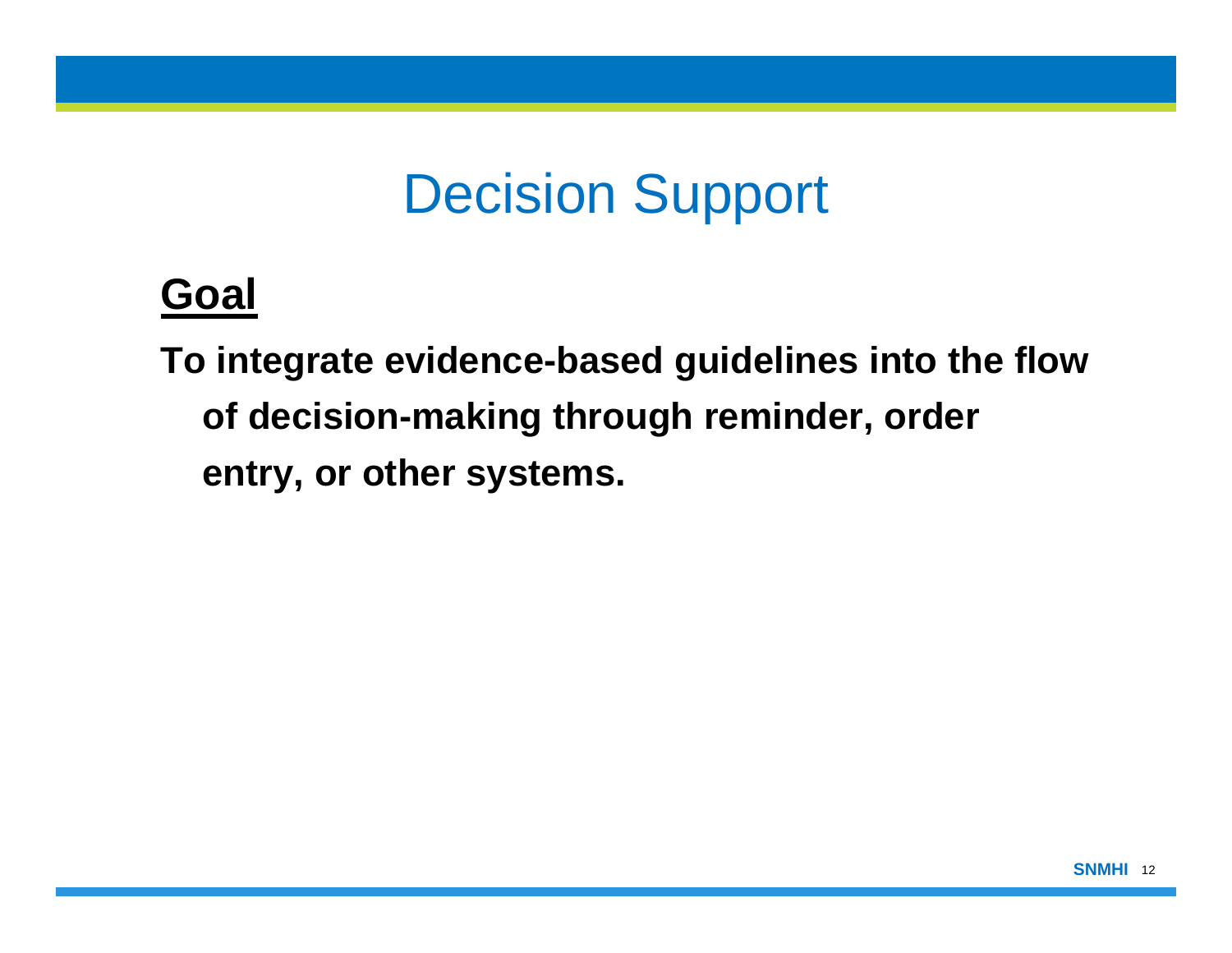# Clinical Information System

### **Goal**

**To ensure that clinicians and other staff have ready access to patient information on individuals and populations to help plan, deliver and monitor care.**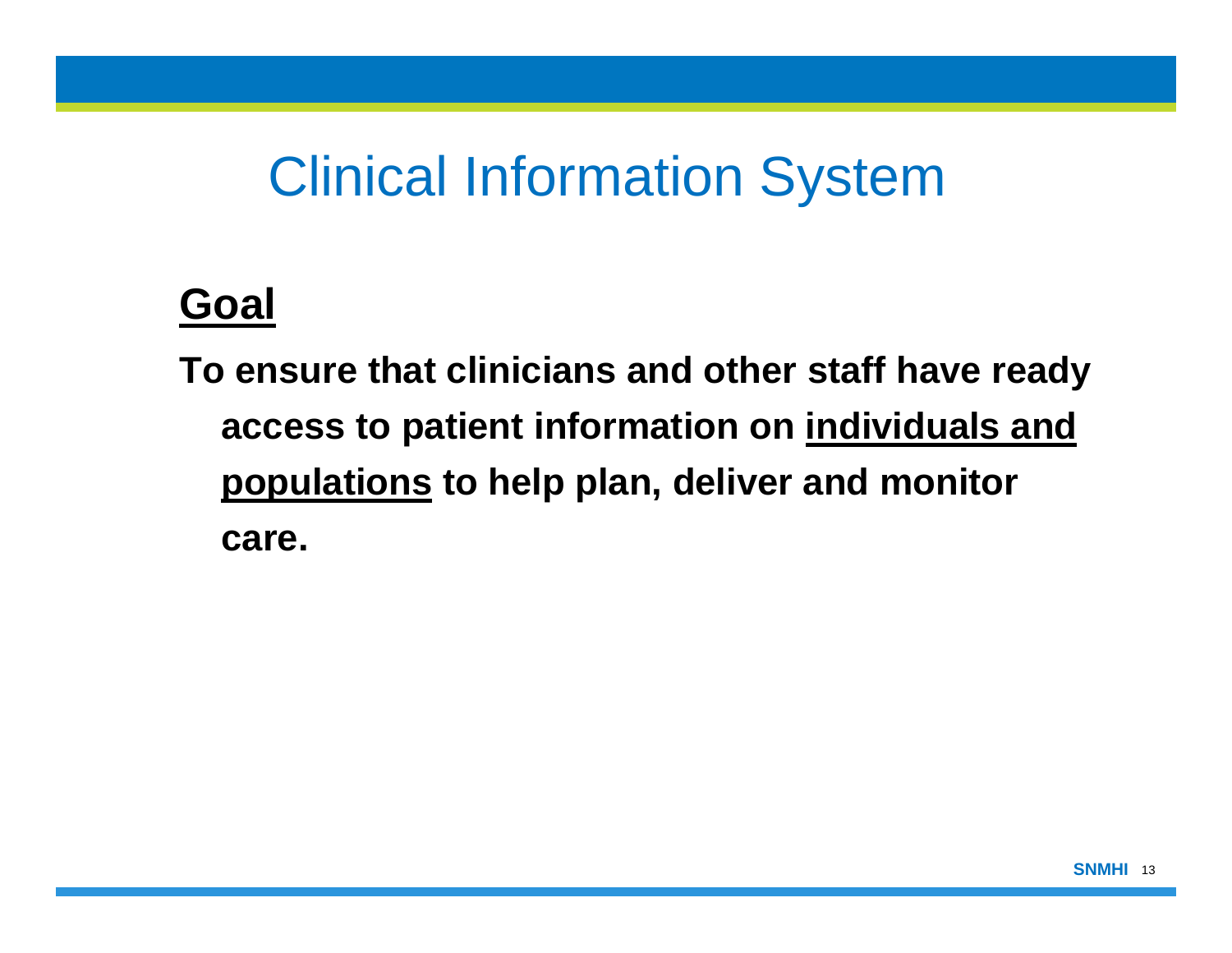# **What have successful practices done to implement the CCM?**

- **Built an effective clinical team.**
- **Defined roles and tasks and distributed them among the team members.**
- **Trained staff to perform tasks and monitored performance.**

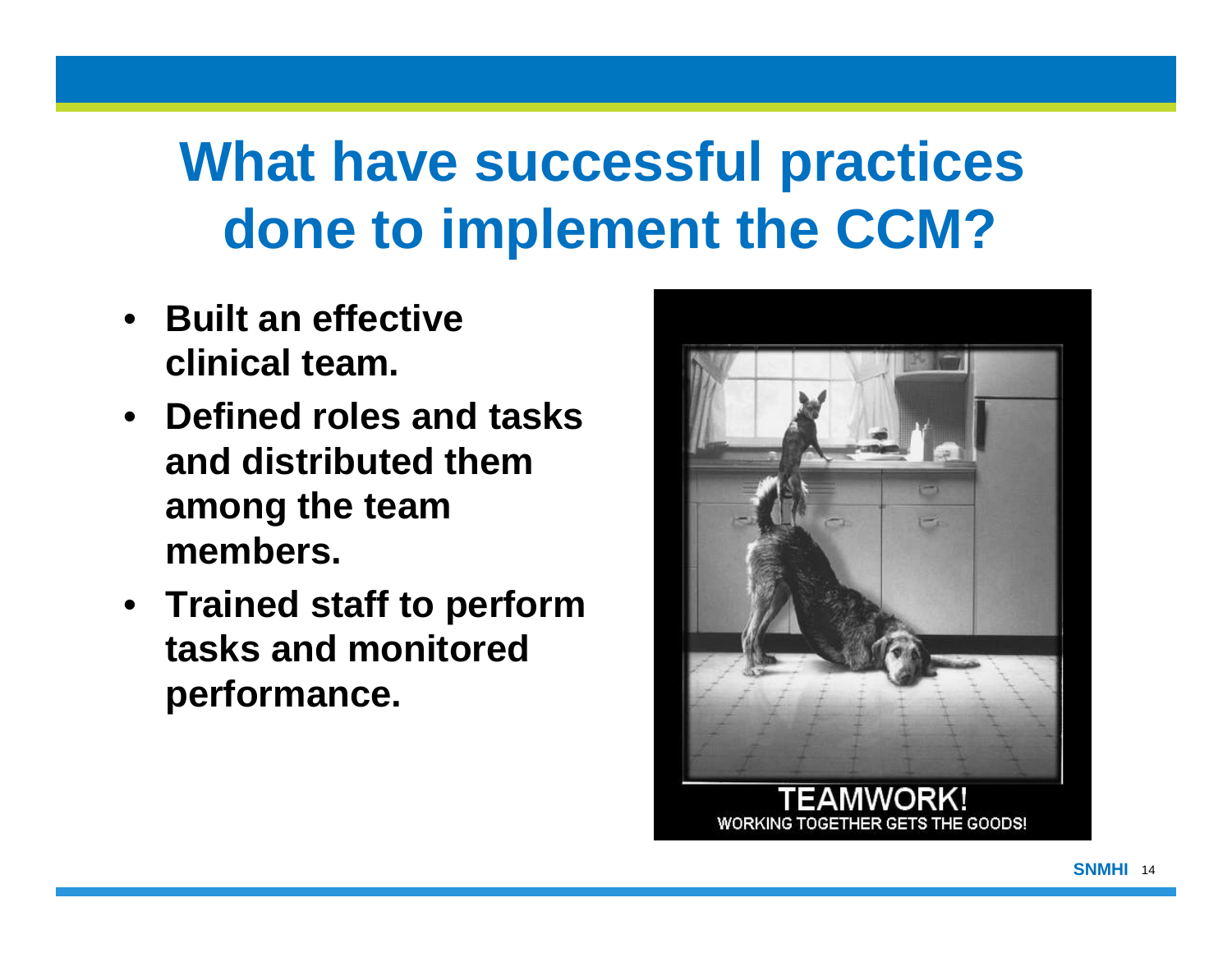# **What have successful practices done to implement the CCM?**

• **Plan and organize their visits and other encountersa) Prior to visit, huddle to review registry to identify needed services**

**b) Organize team to provide those services – e.g., MA trained to do foot exams, receptionist arranges retinal exams.**

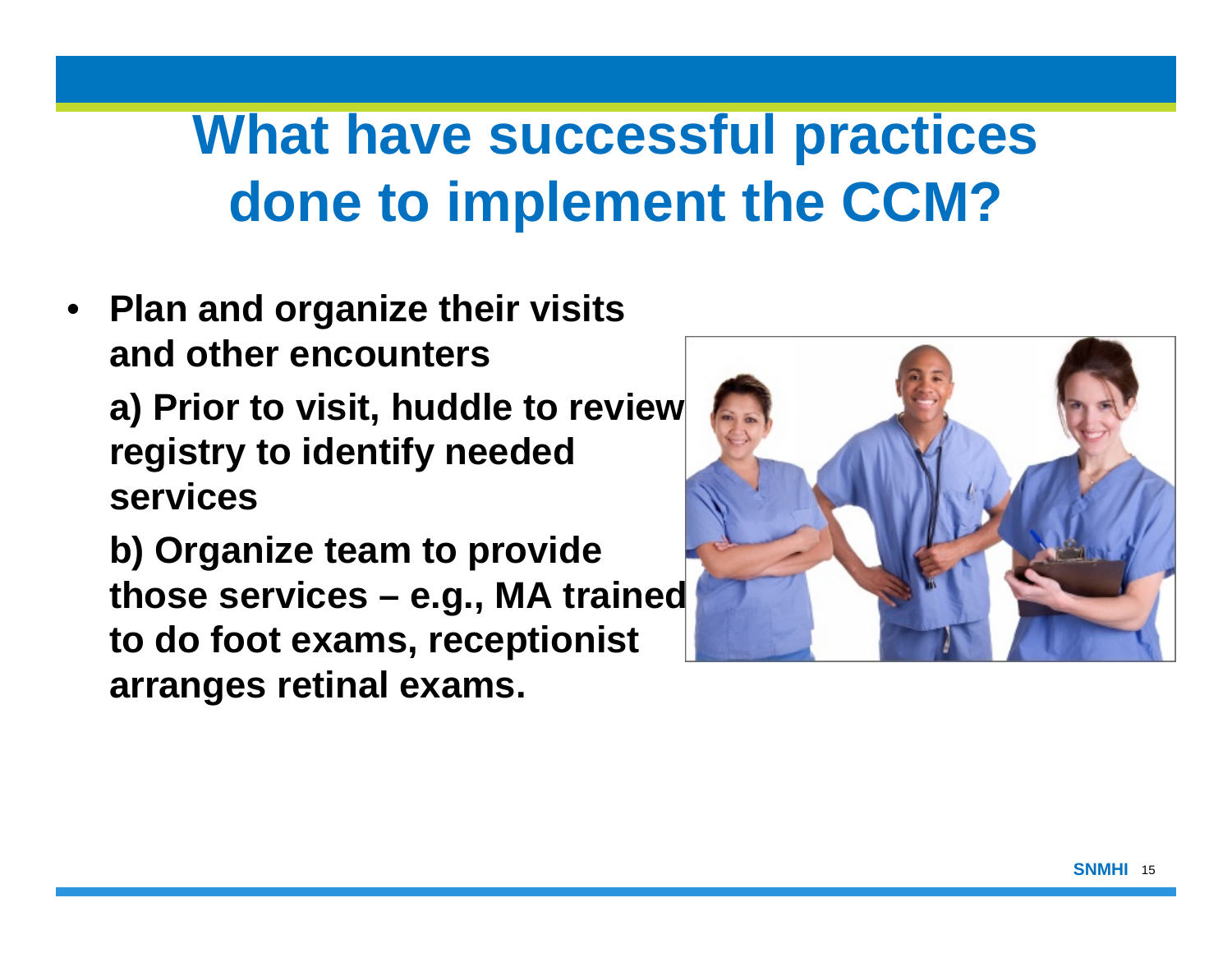## What is a Planned Visit?

- **A Planned Visit is an encounter that uses patient data, team and practice organization, and decision support to assure a productive interaction.**
- **Can be patient-initiated or practice-initiated**
- **Pre-visit planning (huddle) ensures that patient needs are met; post-visit huddle organizes followup.**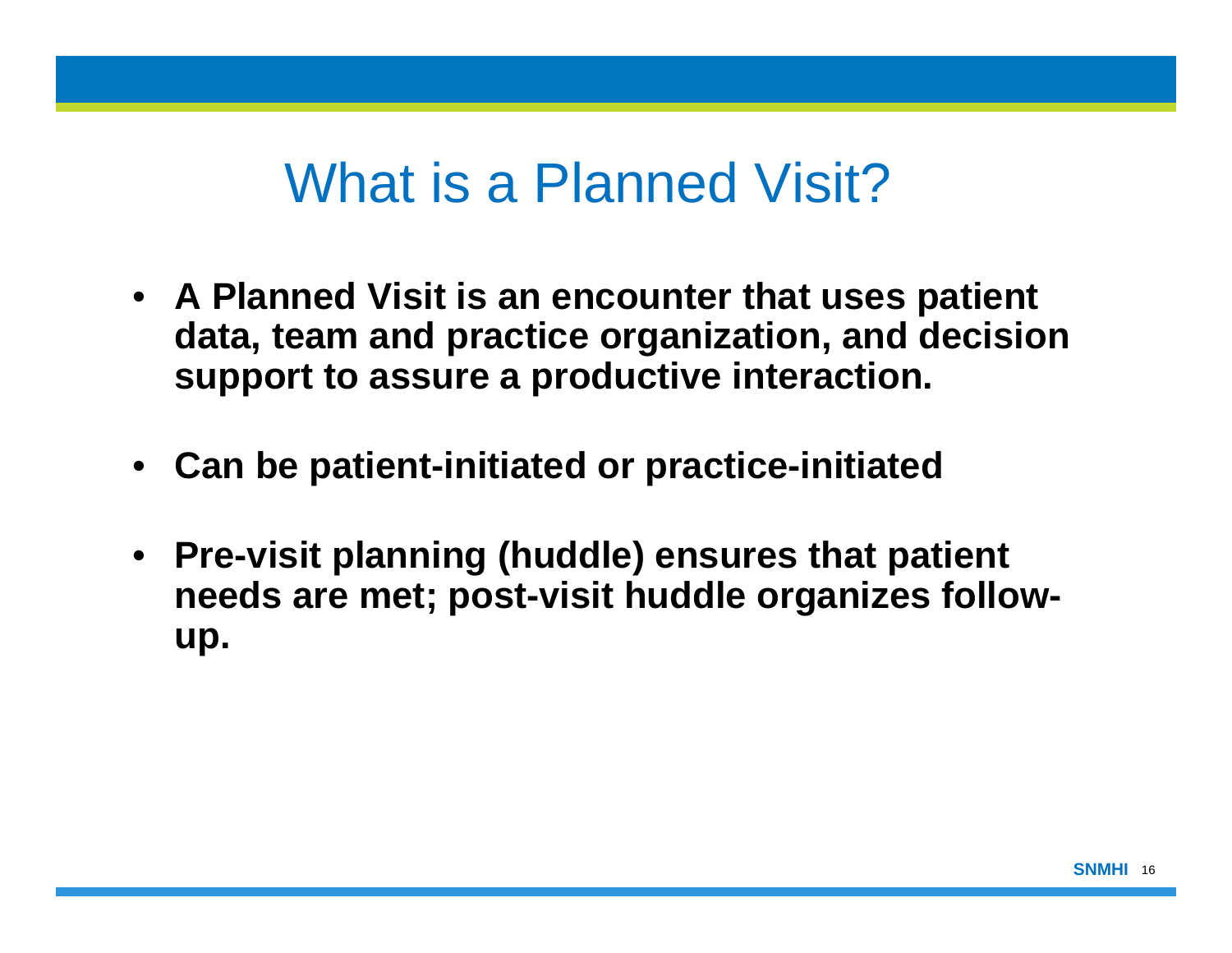### Health Care Organization

#### **Goal**

**To ensure that practices within the organization have the leadership, motivation, information and resources needed to continuously improve their care systems.**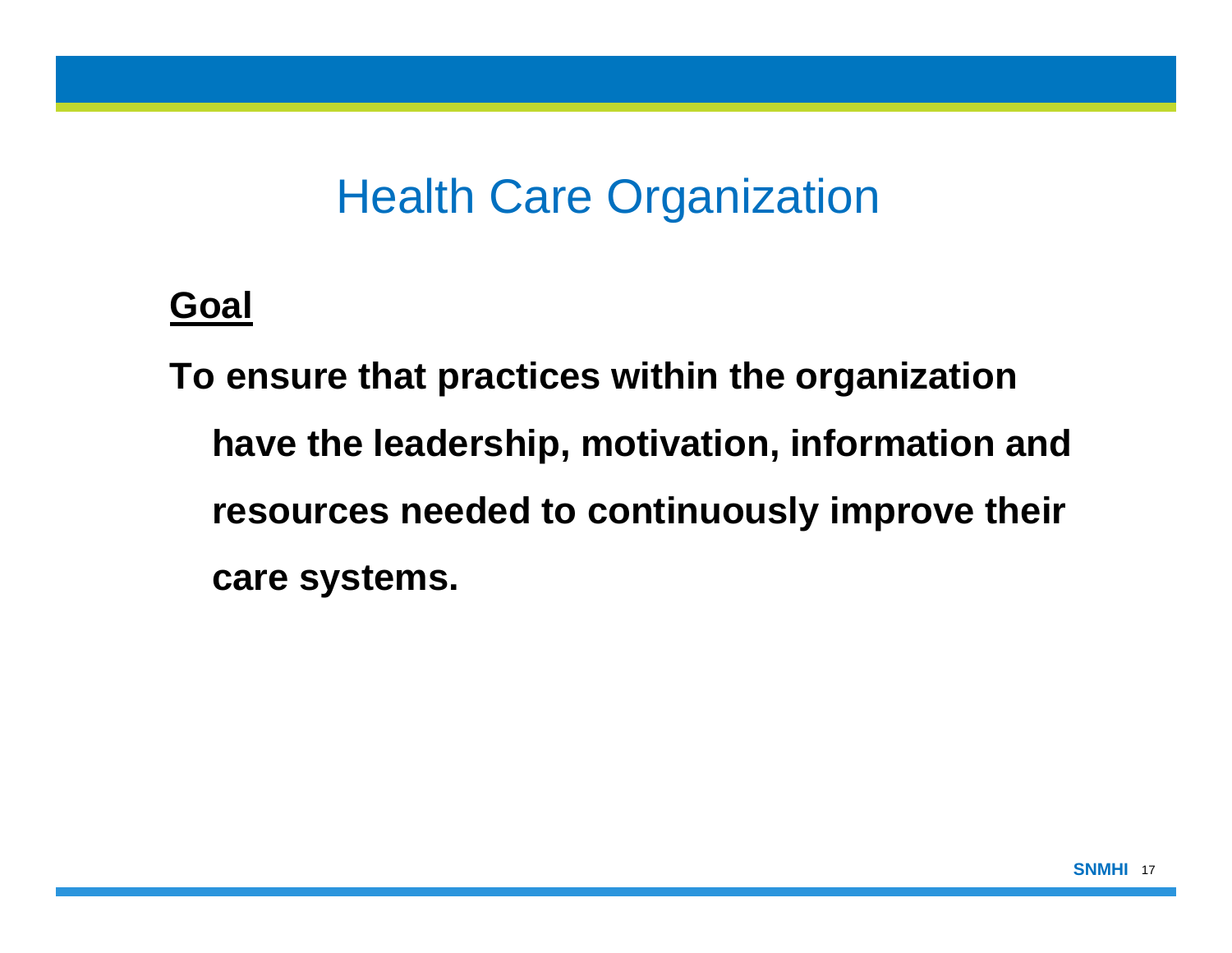# **What have successful practices done to implement the CCM?**

- **Practice leaders help others envision a different future, and engage them in the process of change.**
- **Performance measured routinely**
- **Use a defined strategy for continuous improvement**
- **QI team communicates regularly with senior leaders to discuss successes and barriers.**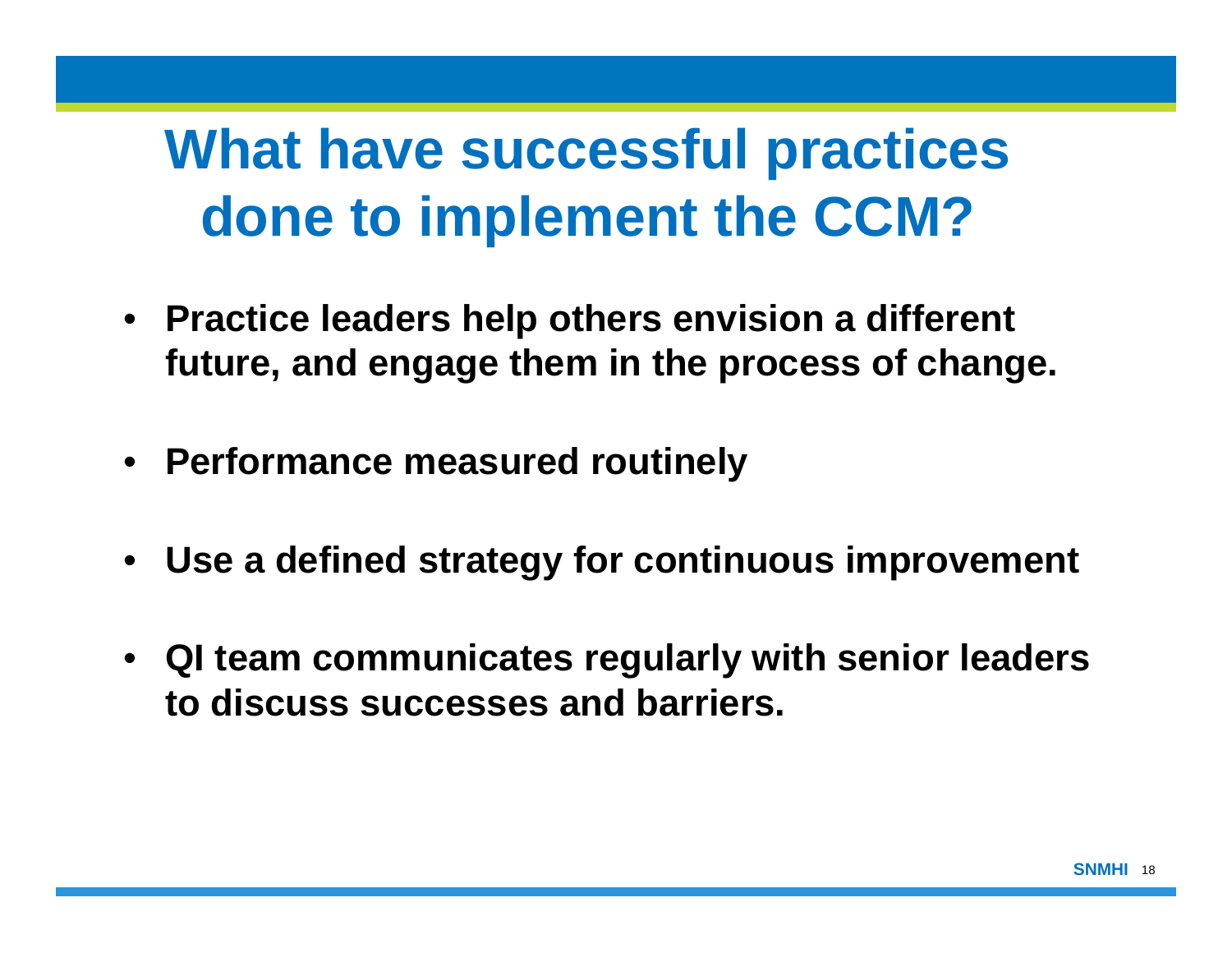## **Evidence on the Effectiveness of the CCM**

- **1. Randomized controlled trials (RCTs) of interventions to improve chronic care.**
- **2. Studies of the relationship between organizational characteristics and quality improvement.**
- **3. Evaluations of the use of the CCM in Quality Improvement.**
- **4. RCTs of CCM-based interventions.**
- **5. Cost-effectiveness studies.**

**Coleman et al. Health Affairs . 2009 Jan-Feb;28(1):75-85.**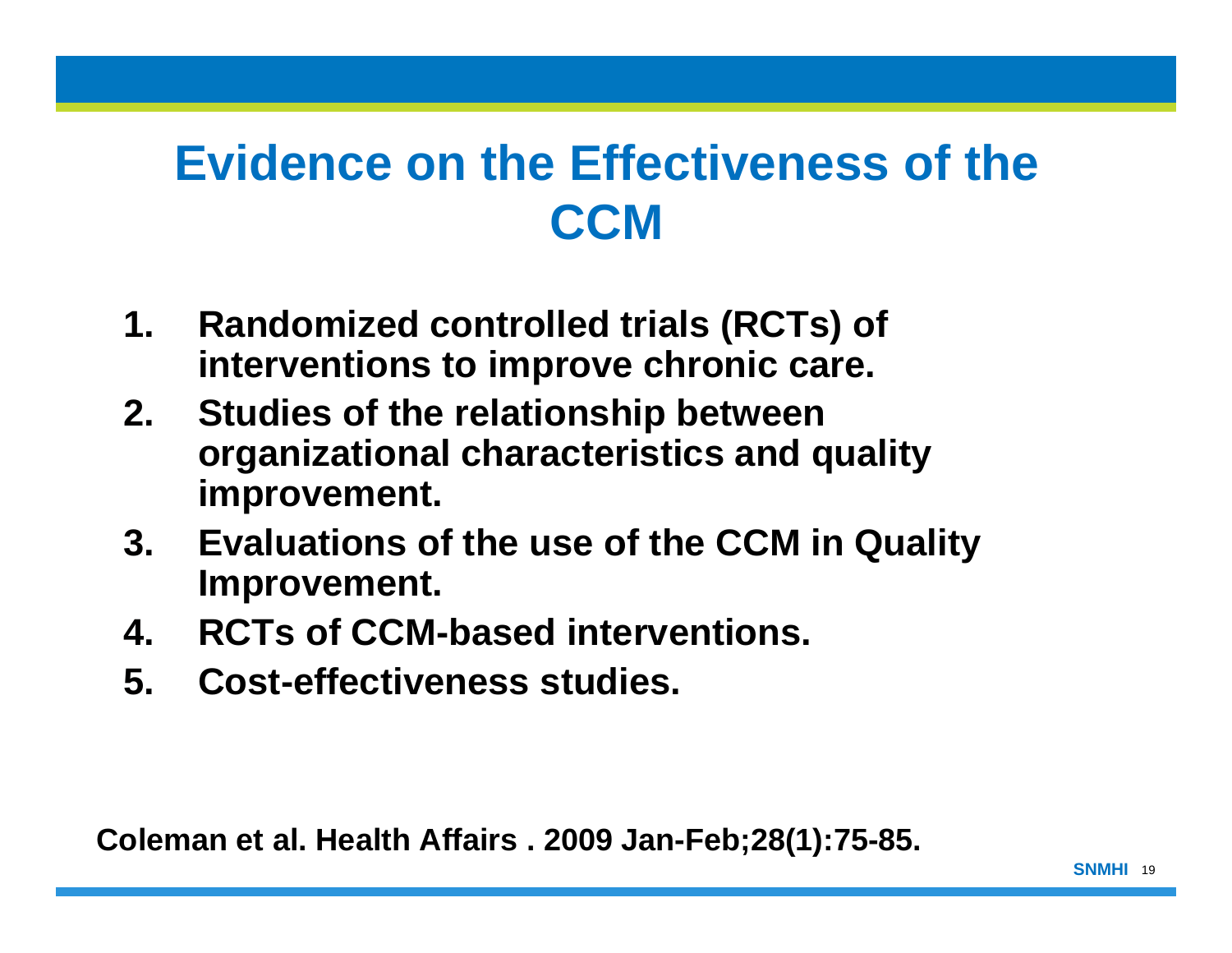## Newer Emphases in Chronic Care

- Clinical inertia and treating to target.
- Planned follow-up and Care Management.
- Care coordination, shared care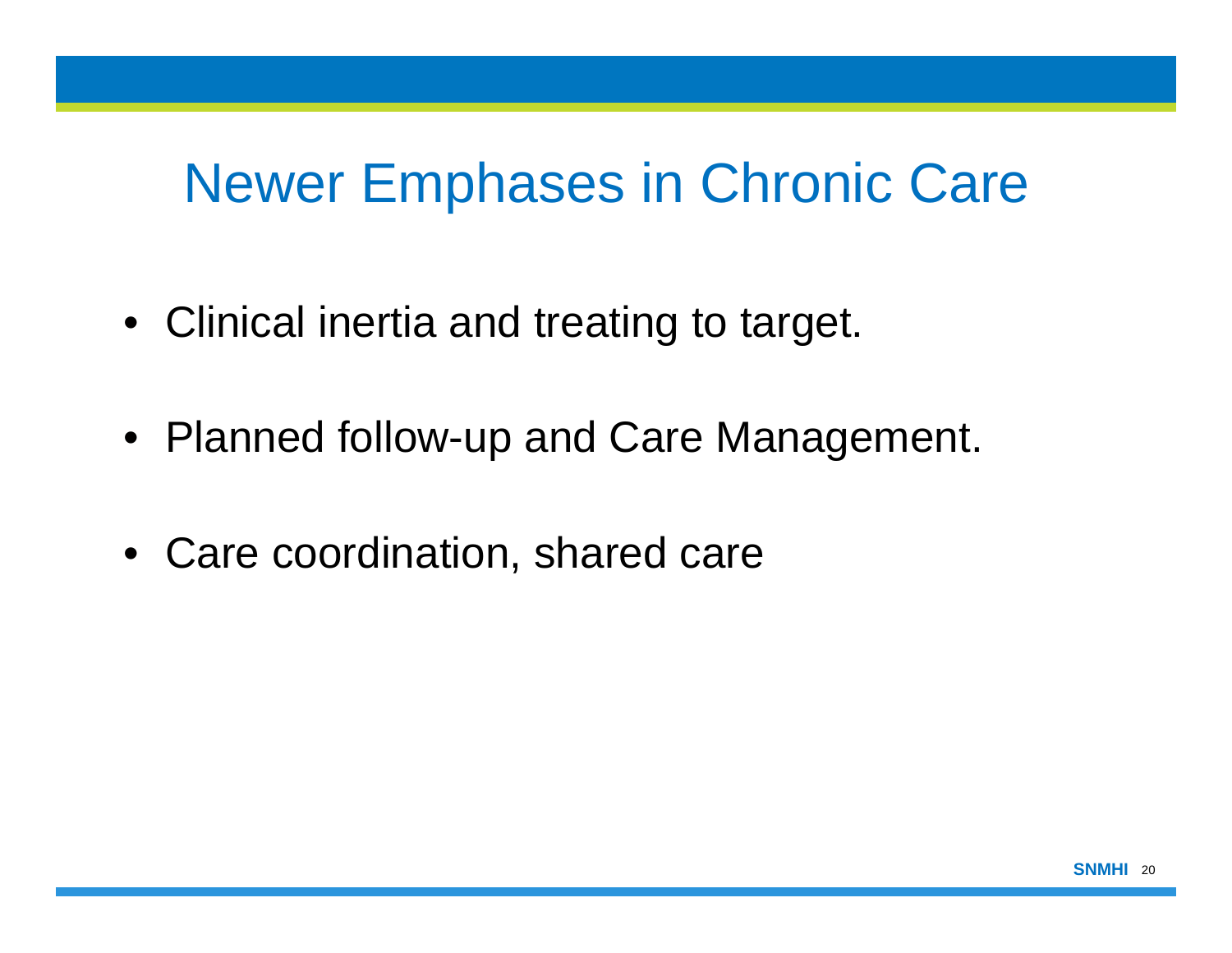## Clinical Inertia

- **Patient has not reached treatment goal**
- **Patient is adhering to treatment**
- **Therapy has not been intensified**
- **Recent studies show that less than one-half of diabetic patients with HbA1c's >8% have evidence of drug intensification**
- **Interventions—protocol-driven care through decision support or care management**

**First described by Phillips et al., Ann Int Med 2001**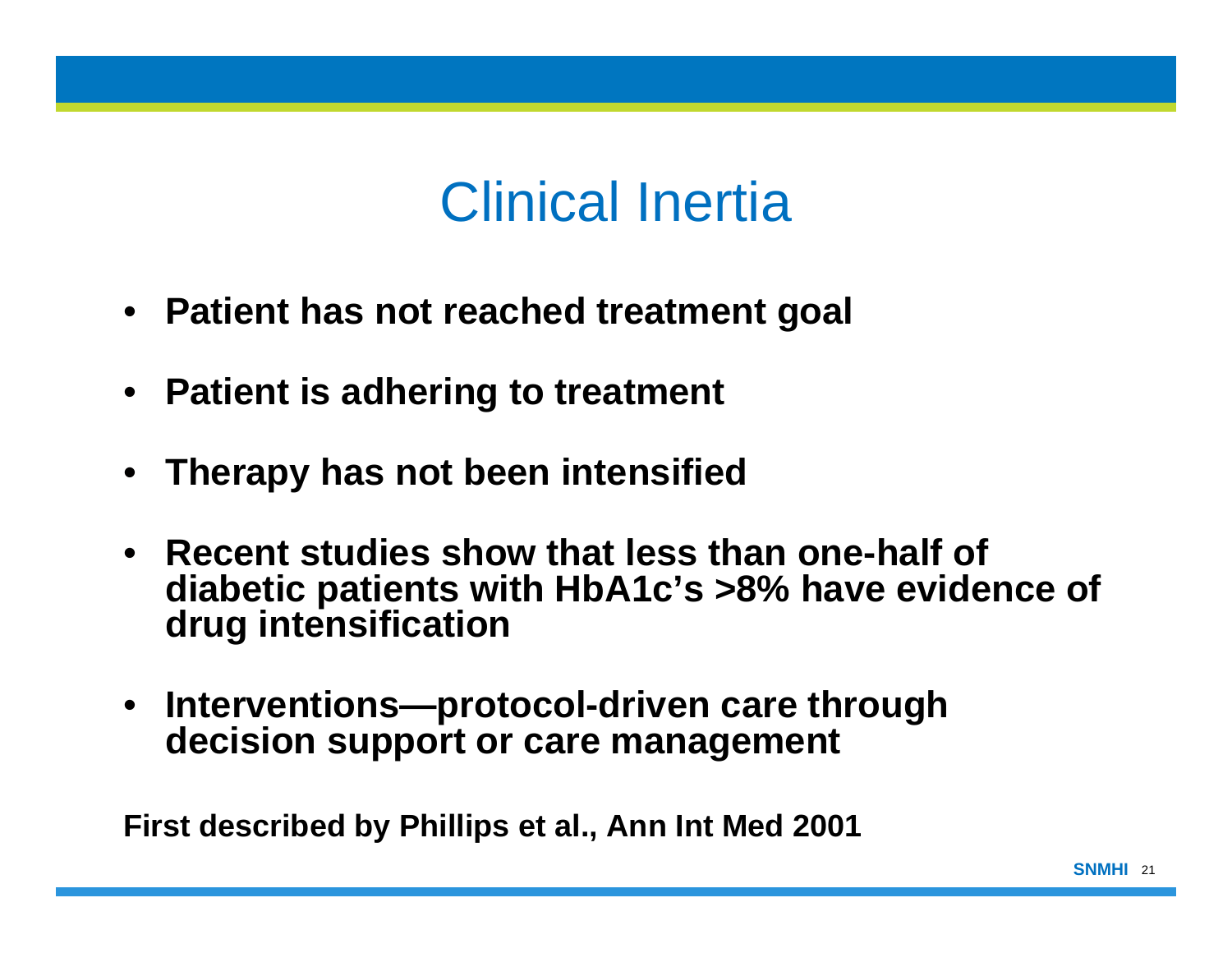# Planned follow-up and Care Management

- Higher risk patients (poor disease control, frailty, etc.) benefit from organized follow-up (monitoring).
- Follow-up can range in intensity from periodic status checks to active care management.

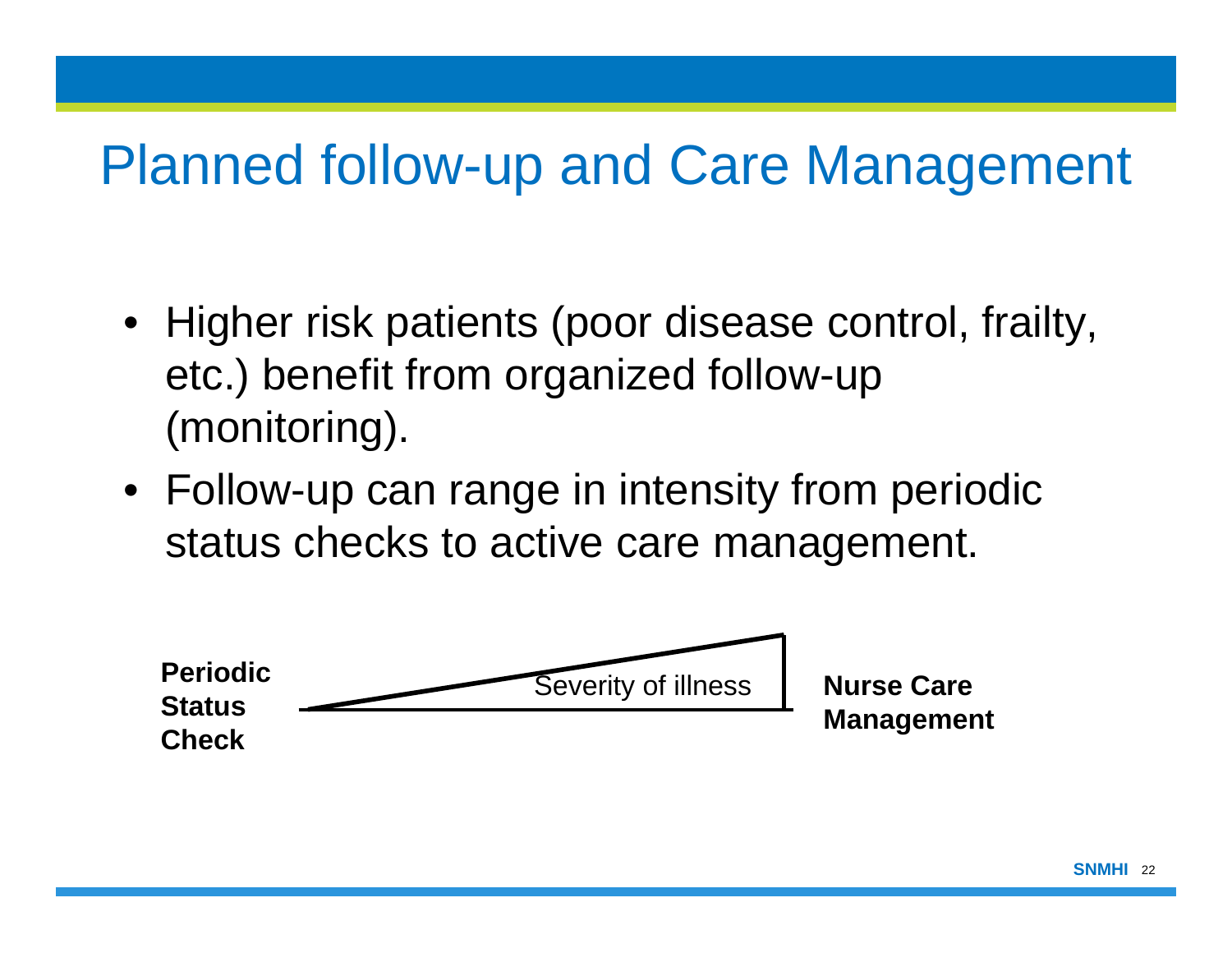## The power of monitoring, follow-up and protocol adherence

- **Study of hypertension control among native Canadians with diabetes**
- **All patients monitored by home nurse: Controls – nurse reports to PCP Intervention –nurse adjusts meds by protocol**
- Control BP  $151/84$   $\longrightarrow$   $134/77$
- **Intervention BP 150/87 • 126/76**

**Tobe et al., CMAJ. 2006 Apr 25;174(9):1267-71**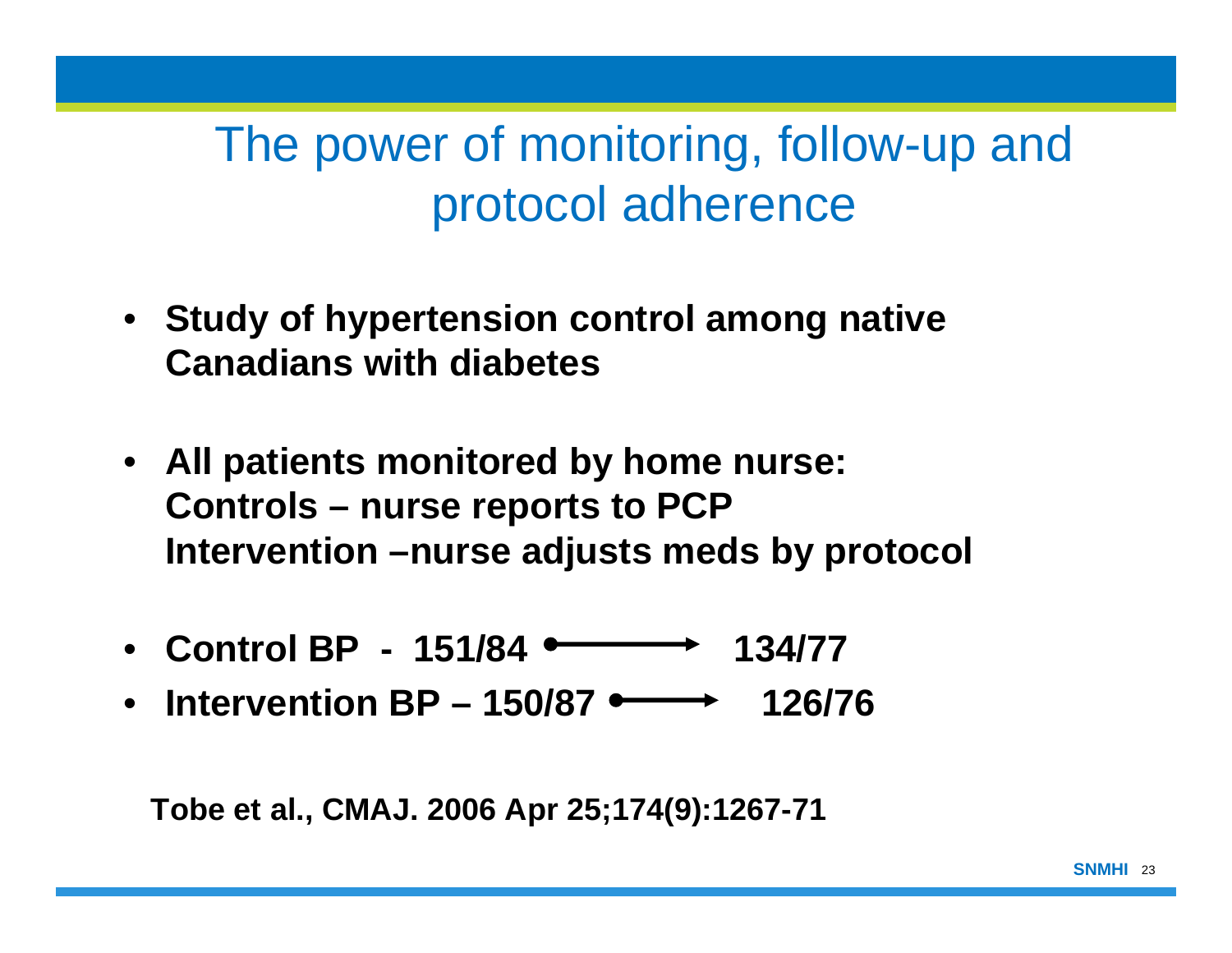# Care Management

- **Definition: The provision of more intensive monitoring, clinical and/or psychosocial management, and selfmanagement support to high risk patients.**
- **Usually provided by a nurse or other health professional.**
- **Effective for attaining disease control but less so for reducing costs in complex, high risk patients.**
- **Care management appears to be far more effective when the care manager:**

**< is an integral member of the PCP practice team < can influence medications—foster treat to target** 

- **< is supported by relevant medical specialist(s).**
- **< has some face-to-face patient contact**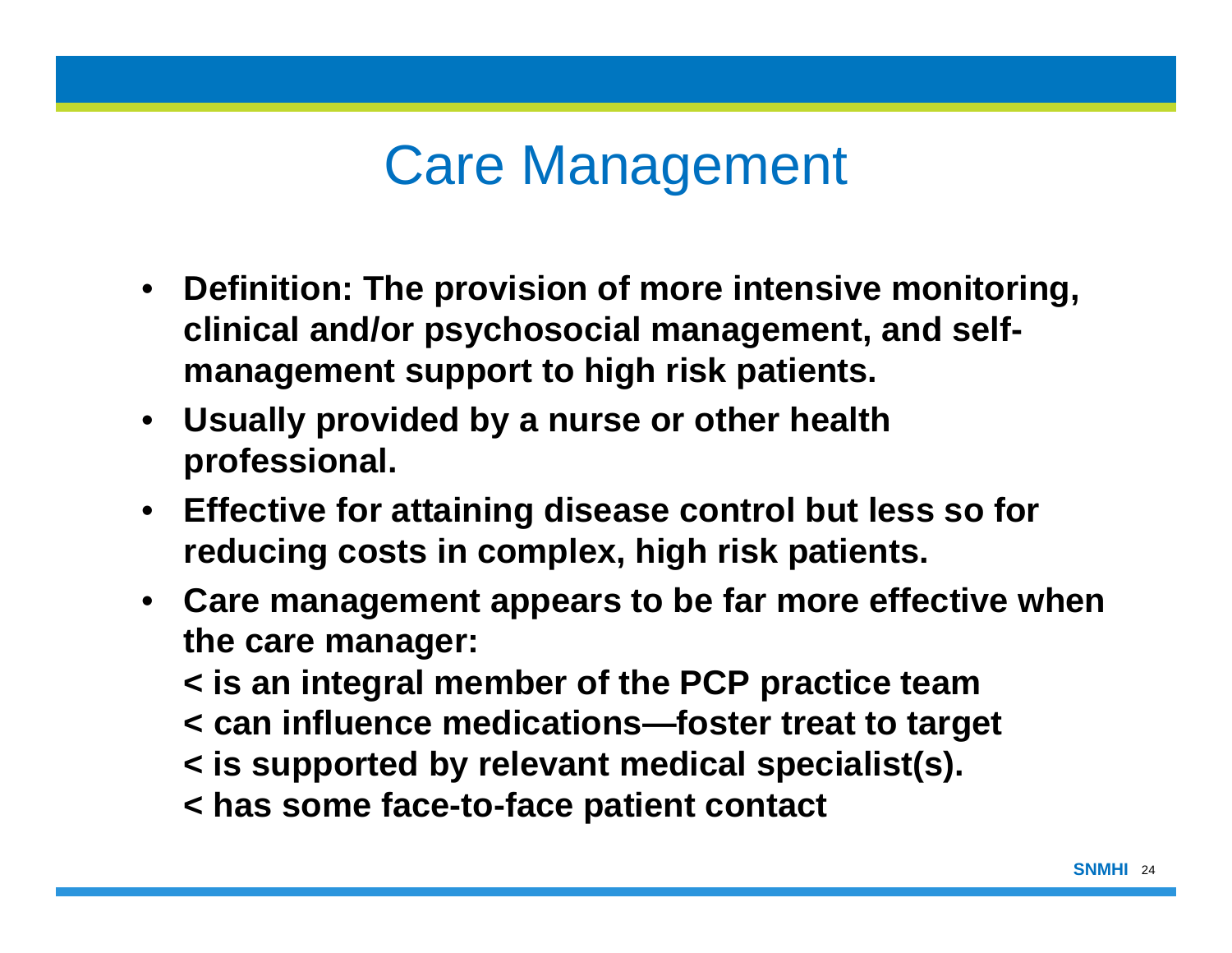## The major primary care professional organizations proposed the Patient-centered Medical Home

• **An Amalgamation of the Pediatric Medical Home and Chronic Care Models**



**Improved Outcomes**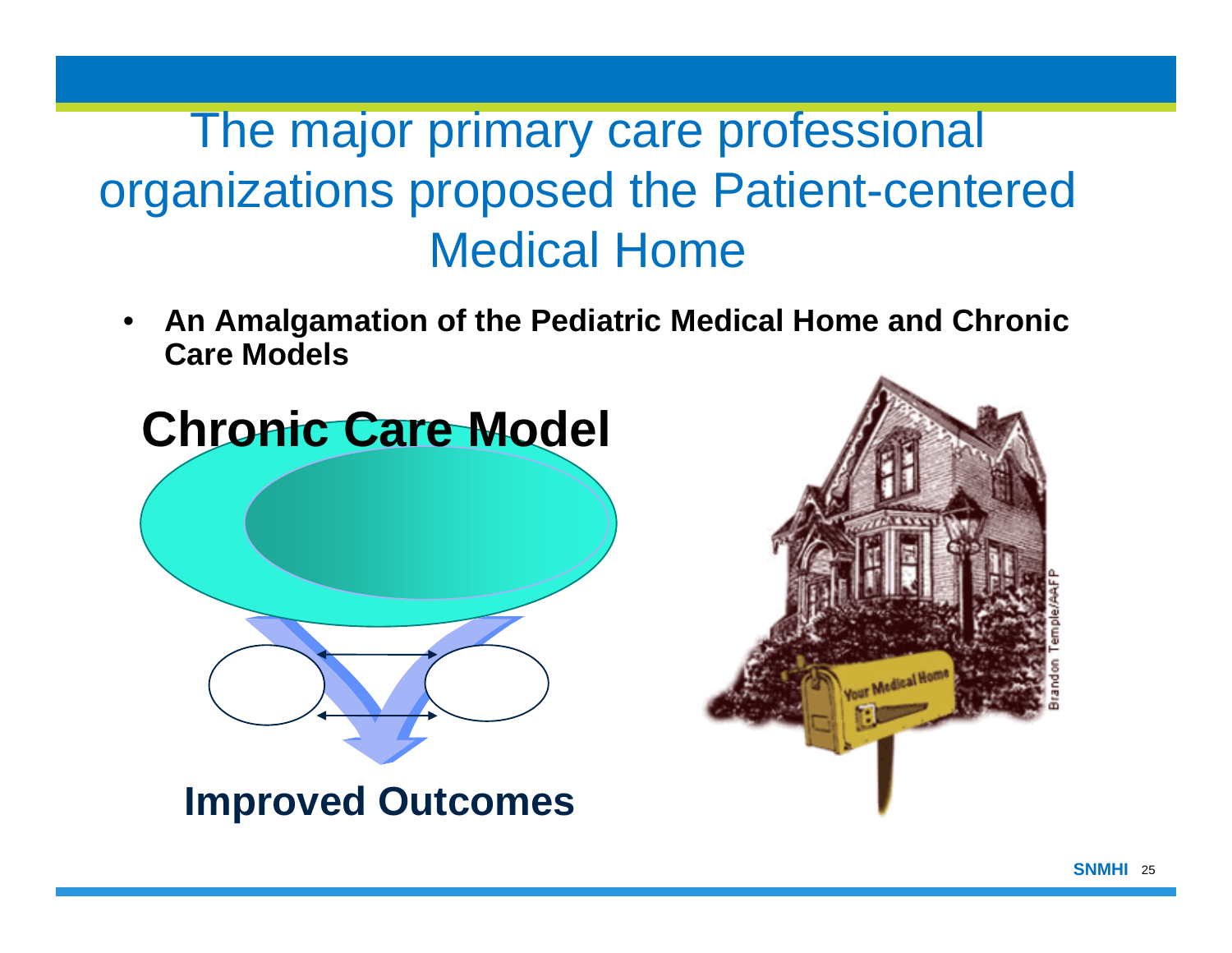### **Medical home – Chronic Care Model Duplicative, Complementary or Antagonistic?**

- **Both emphasize and support patient role in decisionmaking and care**
- **PMH underscores primary care's responsibility for access, continuity, comprehensiveness, and coordination**
- **CCM redesigns care delivery for planned, whole person care**
- **Both models advocate that every health care experience (visit, referral, admission,etc) connects the patient back to their PCP.**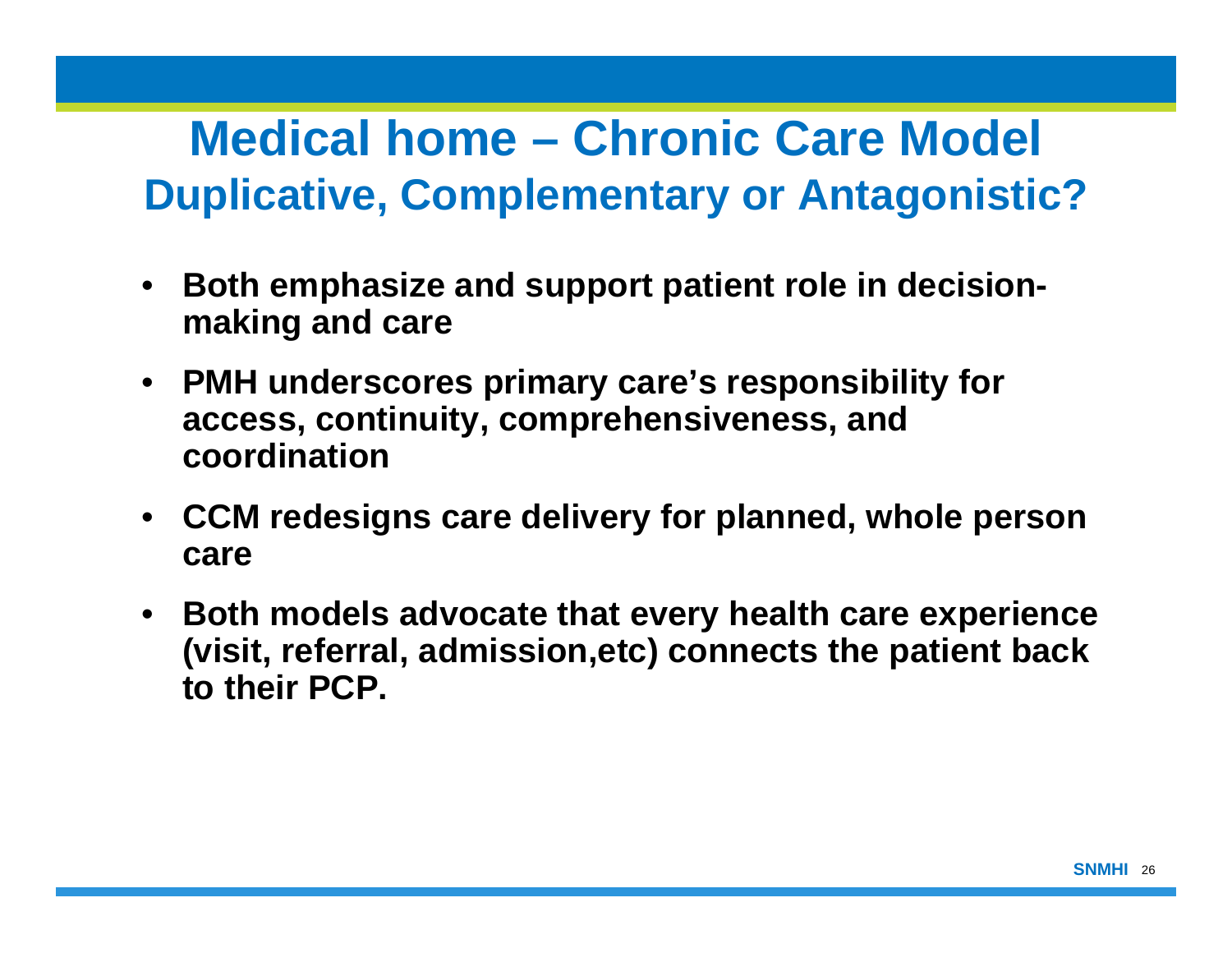## **What are the key features of a Patient-Centered Medical Home?**

- **Engaged leadership**
- **Quality improvement strategy**
- **Empanelment (linking each patient with a provider)**
- **Continuous, team-based healing relationships**
- **Patient-centered interactions**
- **Organized, evidence-based care**
- **Care coordination**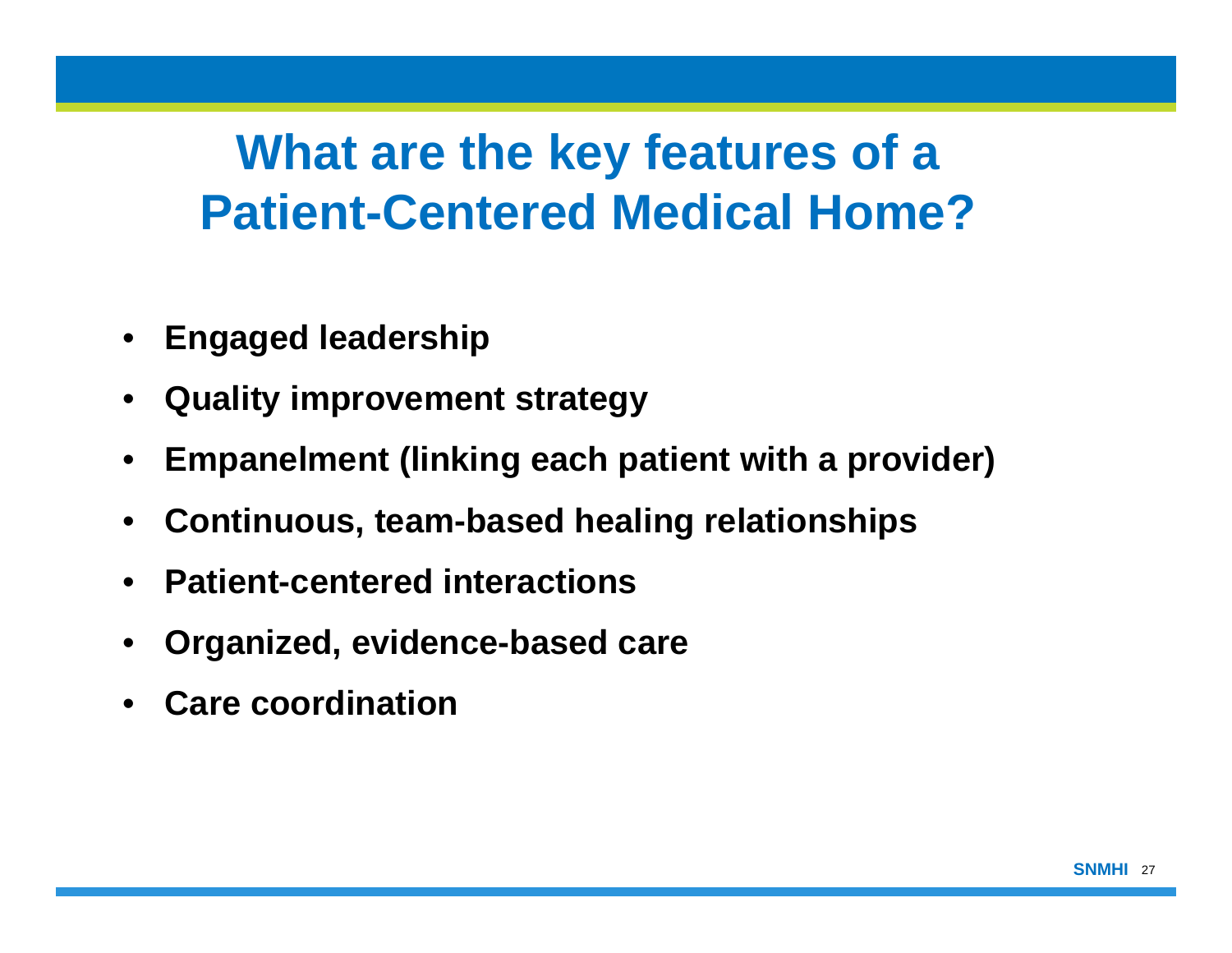### Where is the CCM in the PCMH?

- **Engaged leadership**
- **Quality improvement strategy**
- **Empanelment (linking each patient with a provider)**
- **Continuous, team-based healing relationships**
- **Patient-centered interactions**
- **Organized, evidence-based care**
- **Care coordination**
- **Health Care Organization**
- **Health Care Organization Information Systems**
- **Information systems/Pro-active Care**
- **Practice redesign (team care)**
- **Self-management support/ Activate patients**
- **Practice redesign (planned care, care mgt,), Decision support, Info. Systems**
- **Community resources, care management**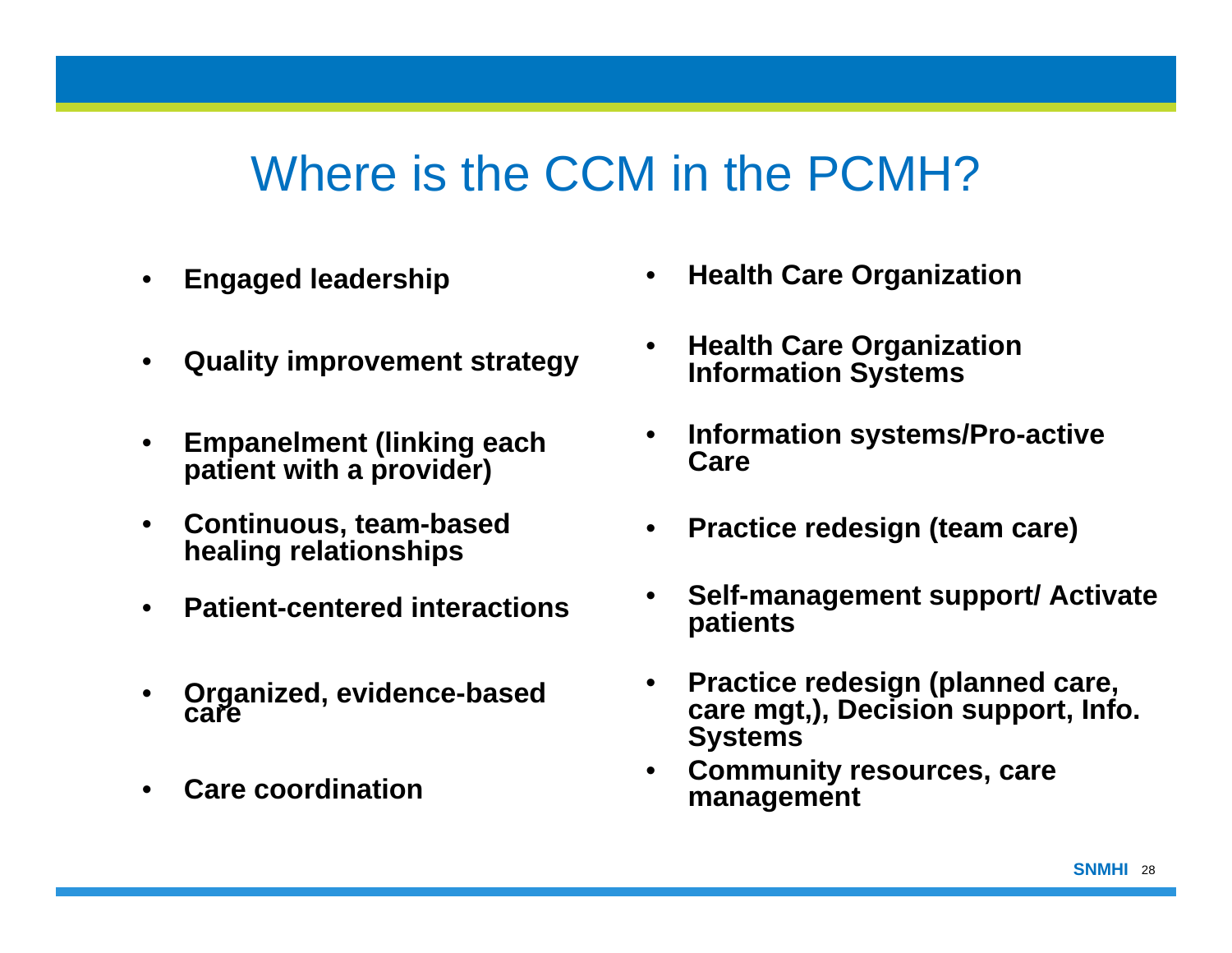### **Transformed practices are motivated**

| <b>Extrinsic Motivators</b> | <b>Intrinsic Motivators</b> |
|-----------------------------|-----------------------------|
| <b>Public reporting</b>     | Pride in performance        |
| <b>Management edict</b>     | Want to be leaders          |
| <b>Financial incentives</b> | Joy in work                 |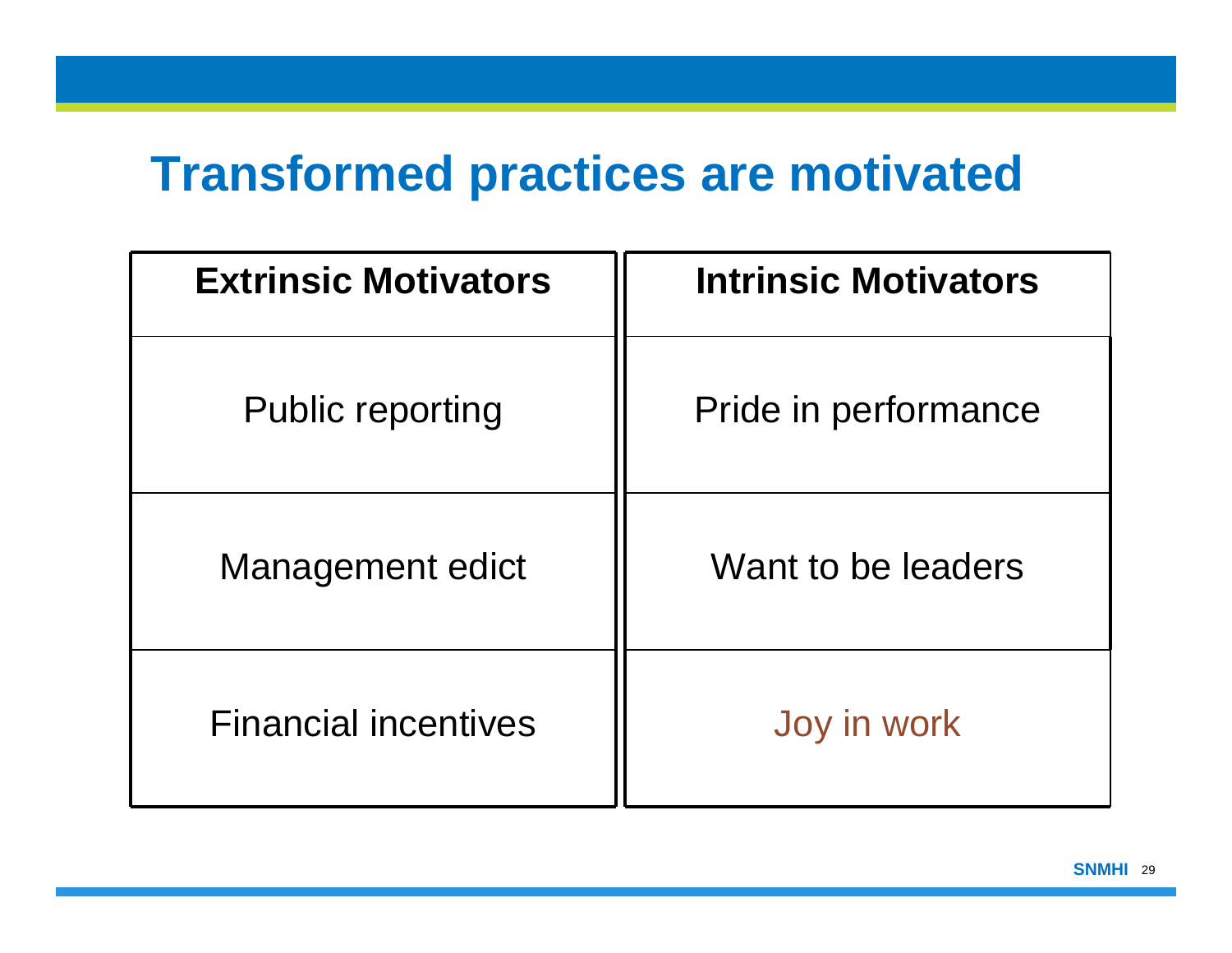### Successful practice transformation

- **Recognizes its difficulty and prepares practices for it.**
- **Includes a focus on the experience of those providing care.**
- **Assures that routine care delivery is different.**
- **Involves staff and patients in continuous process change.**